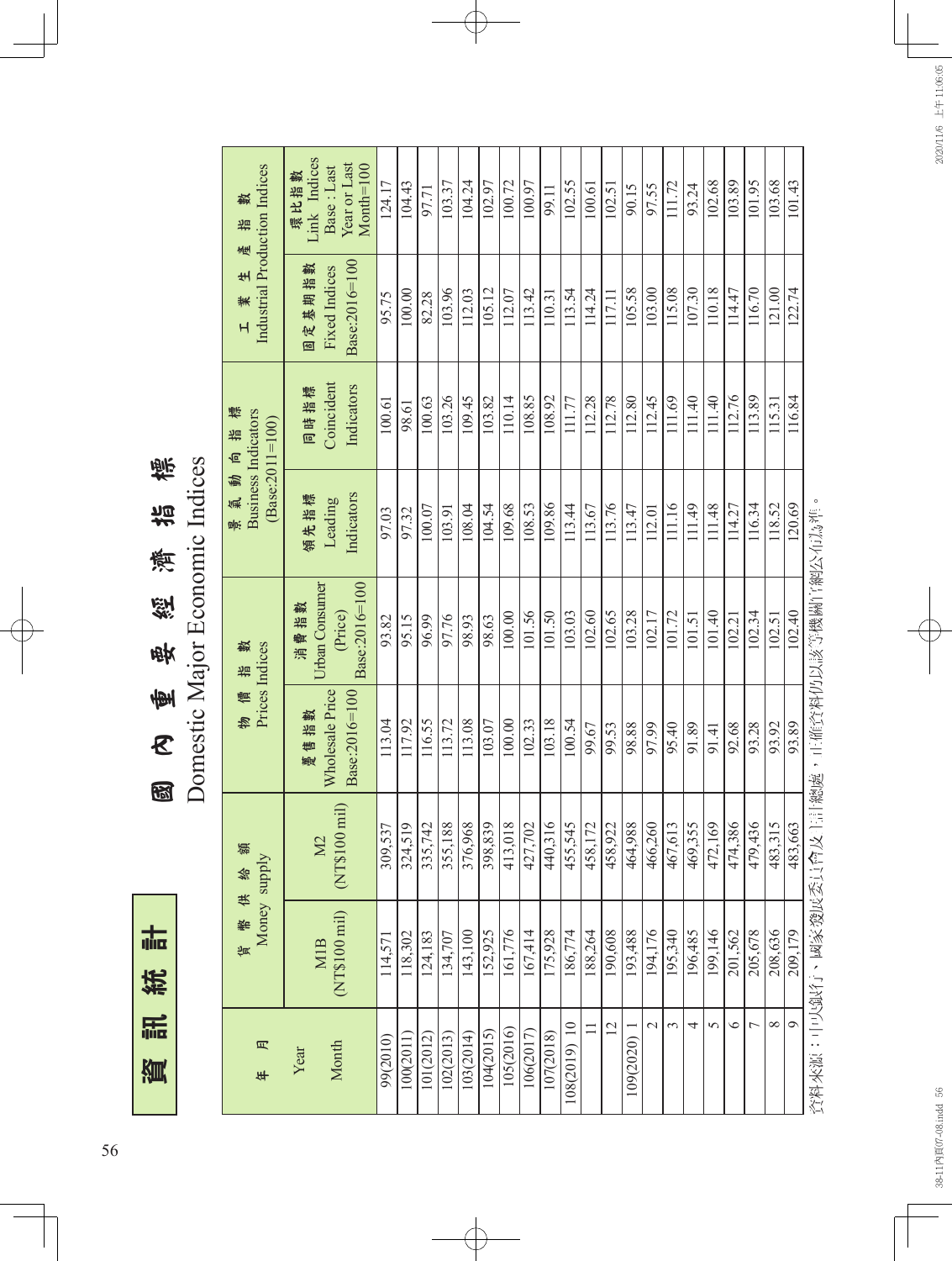|                             | 元<br>鄦<br>百<br>:新臺幣<br>f<br>單位 |
|-----------------------------|--------------------------------|
|                             | $\mathfrak{c}$                 |
| 統計<br><b>DS</b><br>楔        | j<br>てくら                       |
| 行<br>焚<br>स्त्री<br>स्<br>昅 | コフ                             |
|                             | F<br>C                         |

|                |               | End of year<br>$\star$<br>$\mathbb{R}$ | 金額   | Amount | 5.927.950       | 6,152,380       | 6,384,950 | 6,610,051 | 6,783,397 | 6,950,904       | 7,021,699      | 7,136,195       | 7,158,890       | 7,155,637      | 7,146,422        | 7,155,637 | 7,153,975 | 7,153,742        | 7,175,711      | 7,160,369       | 7,166,210 | 7,166,817       | 7,187,023      | 7,233,420      | 7,242,933      | 7,235,312       |  |
|----------------|---------------|----------------------------------------|------|--------|-----------------|-----------------|-----------|-----------|-----------|-----------------|----------------|-----------------|-----------------|----------------|------------------|-----------|-----------|------------------|----------------|-----------------|-----------|-----------------|----------------|----------------|----------------|-----------------|--|
|                |               |                                        | 家數   | ,<br>Ž | 758             | 790             | 809       | 838       | 854       | 874             | 892            | 907             | 928             | 942            | 937              | 942       | 941       | 941              | 942            | 943             | 944       | 944             | 944            | 946            | 946            | 945             |  |
|                |               | 終止上市<br>delisting                      | 金額   | Amount | 115,186         | 114,000         | 8,872     | 27,595    | 31,334    | 32,039          | 86,131         | 16,272          | 149,714         | 79,347         | $\circ$          | $\circ$   | 223       | $\circ$          | $\circ$        | $\circ$         | $\subset$ | 4,020           | $\circ$        | $\circ$        | $\circ$        | 1,137           |  |
|                |               |                                        | 家數   | Χo.    | $\overline{20}$ | $\Box$          | 3         | 4         | $\sigma$  | 4               | $\overline{ }$ | $\circ$         | $\supseteq$     | 5              | $\circ$          | $\circ$   |           | $\circ$          | $\circ$        | $\circ$         | $\circ$   |                 | $\circ$        | $\circ$        | $\circ$        | $\mathbf{\sim}$ |  |
| Listed Company |               | capital decrea<br>資                    | 金額   | Amount | 218,021         | 197,942         | 60,894    | 57,906    | 256,026   | 43,889          | 56,107         | 63,160          | 98,206          | 52,090         | 10,433           | 4,911     | 16,605    | 865              | 3,483          | 22,602          | 247       | 113             | 3,681          | 1,150          | 4,518          | 18,049          |  |
| 同<br>公<br>侣    | status change | 減                                      | 家次   | ,<br>Ž | 75              | 427             | 135       | 107       | 161       | 273             | 280            | 221             | 224             | 203            | 17               | 18        | $\circ$   | $\sigma$         | $\overline{4}$ | 17              |           | $\overline{16}$ | $\overline{c}$ | 18             | $\overline{4}$ | 16              |  |
| $\rightarrow$  | 動<br>變<br>減   | capital increase<br>資                  | 金額   | Amount | 316,725         | 756,486         | 247,478   | 237,936   | 426,111   | 218,195         | 166,393        | 155,486         | 159,828         | 109,280        | 8,483            | 6,553     | 15,166    | 631              | 25,114         | 6,360           | 5,320     | 3,927           | 23,886         | 46,040         | 15,811         | 10,758          |  |
|                | 增             | 增                                      | 家次   | Χo.    | 891             | 2,229           | 674       | 674       | 701       | 578             | 481            | 505             | 462             | 422            | 39               | 33        | 26        | 18               | 25             | 43              | $\Im$     | 28              | 45             | $\overline{6}$ | 45             | 36              |  |
|                |               | 初次上市公司<br>newly listed                 | 金額   | Amount | 74,845          | 178,752         | 54,858    | 72,666    | 34,618    | 25,240          | 46,640         | 39,392          | 110,787         | 18,903         | 664              | 7,573     |           | $\circ$          | 339            | $\frac{1}{900}$ | 767       | 813             | $\circ$        | 1,508          | $\circ$        | 807             |  |
|                |               |                                        | 家數   | Σó     | 29              | $\overline{71}$ | 22        | 33        | 21        | $\overline{24}$ | 25             | $\overline{21}$ | $\overline{31}$ | $\overline{1}$ |                  | 5         | 0         | 0                |                |                 |           |                 | 0              | $\mathcal{C}$  | $\circ$        |                 |  |
| 項目             | Item          | 年月                                     | Year | Month  | 99(2010)        | 100(2011)       | 101(2012) | 102(2013) | 103(2014) | 104(2015)       | 105(2016)      | 106(2017)       | 107(2018)       | 108(2019)      | $108(2019)$ $11$ | 12        | 109(2020) | $\mathrel{\sim}$ | $\epsilon$     | 4               | 5         | $\circ$         | L              | $\infty$       | Q              | $\equiv$        |  |

註:1.本表係以除權日為基準。 註:1. 本表係以除權日為基準。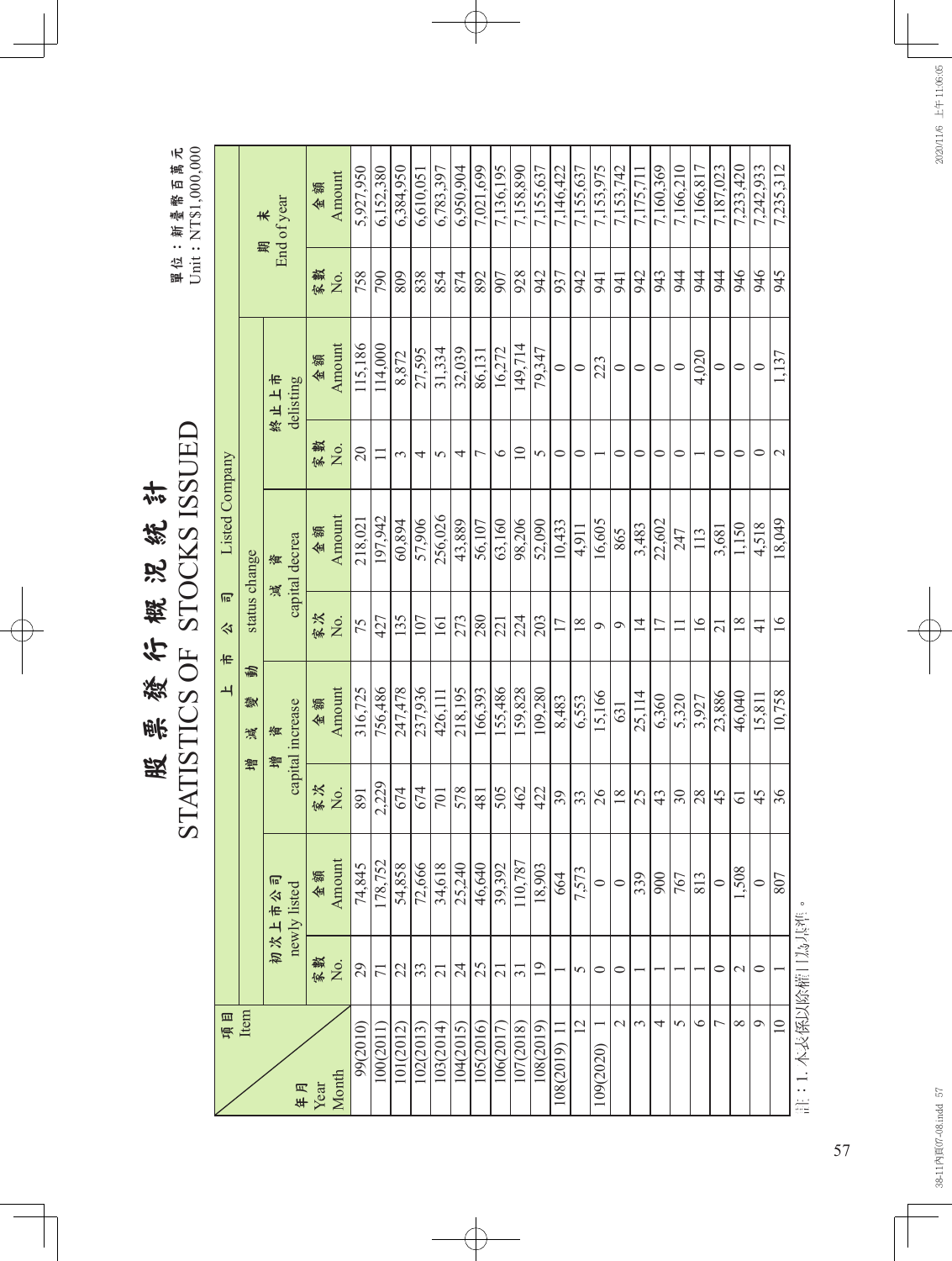|                                                   | 元<br>鄦<br>$\mathbb{E}$<br>新臺幣<br>單位 |
|---------------------------------------------------|-------------------------------------|
| 型<br>4栋<br>$\frac{1}{2}$<br>ם<br>Š<br>楔<br>行<br>焚 | ζ<br>くして<br>ロく こくこ                  |
| 峨<br>昅                                            |                                     |
|                                                   | F<br>C<br>Į                         |

單位:新臺幣百萬元<br>Unit: NT\$1,000,000 Unit: NT\$1,000,000

| 単位:新 臺幣 百 萬 元<br>Unit:NT\$1,000,000 |             |               | End of year                | 金額   | Amount | 705.995  | 731,918  | 666,905        | 661,846   | 679,563   | 706,189        | 715,259   | 722,362   | 738,504                | 746,656         | 749,891      | 746,656           | 744,159         | 744,642       | 747,237        | 748.001        | 746,622       | 746,138        | 748,153        | 749,178   | 744,110        | 745,512             |                                                |
|-------------------------------------|-------------|---------------|----------------------------|------|--------|----------|----------|----------------|-----------|-----------|----------------|-----------|-----------|------------------------|-----------------|--------------|-------------------|-----------------|---------------|----------------|----------------|---------------|----------------|----------------|-----------|----------------|---------------------|------------------------------------------------|
|                                     |             |               | 期                          | 家數   | Χo.    | 564      | 607      | 638            | 658       | 685       | 712            | 732       | 744       | 766                    | $\frac{2}{775}$ | 775          | 775               | 774             | 774           | 777            | 777            | 776           | 776            | 777            | 776       | 778            | 780                 |                                                |
|                                     |             |               | 或改列上市<br>撤銷上櫃<br>delisting | 金額   | Amount | 19,856   | 19,856   | 61,196         | 41,895    | 7,516     | 8,069          | 16,640    | 13,960    | 8,410                  | 10,868          | 679          | 2,867             | 3,888           | 781           | $\circ$        | $\circ$        | 2,016         | 573            | $\circ$        | 1,900     | $\circ$        | $\subset$           | ,係以本會結案發文日為基準,83 年元月起除證券公司以本會發照日為基準外,餘係以除權日為基準 |
|                                     |             |               |                            | 家數   | No.    | $\infty$ | $\infty$ | $\Box$         | $\circ$   | $\circ$   | $\overline{ }$ | $\geq$    | $\Box$    | $\circ$                | Ξ               |              | $\mathcal{L}$     | $\sim$          |               | $\circ$        | $\circ$        | $\mathcal{L}$ |                | $\circ$        |           | $\circ$        | $\mathord{\subset}$ |                                                |
|                                     | OTC<br>同    |               | capital decrea<br>資        | 金額   | Amount | 17,768   | 17,768   | 48,583         | 12,639    | 14,198    | 8,074          | 13,070    | 9,267     | 14,772                 | 10,753          | 618          | 2,371             | 946             | 397           | 55             | 257            | 242           | 1,208          | 970            | 668       | 7,584          | 1.265               |                                                |
|                                     | 公<br>櫃<br>ᅬ | status change | 減                          | 家次   | No.    | 122      | 122      | 124            | 63        | 128       | <sup>159</sup> | 192       | 183       | 197                    | $\frac{185}{2}$ | $\bullet$    | $\overline{19}$   | $\overline{15}$ | $\circ$       | $\overline{ }$ | $\overline{4}$ | $\frac{6}{1}$ | $\overline{1}$ | 12             | 12        | 27             | 22                  |                                                |
| STATISTICS OF STOCKS ISSUED(Cont.)  |             | 鄷<br>變<br>減   | capital increase<br>資      | 金額   | Amount | 34.247   | 34,247   | 26,160         | 35,969    | 25,258    | 19,834         | 16,333    | 19,815    | 24,244                 | 22,141          | 2,421        | 1,487             | 1,946           | 880           | 1,757          | 1,021          | 416           | 883            | 2,718          | 3,593     | 1,502          | 2,245               |                                                |
|                                     |             | 增             | 增                          | 家次   | No.    | 1,003    | 1,003    | 803            | 848       | 1,116     | 868            | 767       | 818       | 729                    | 638             | 63           | 56                | 51              | 57            | 52             | $\ddot{4}$     | $\frac{4}{1}$ | 30             | 56             | 69        | 8 <sup>o</sup> | 69                  |                                                |
|                                     |             |               | 初次上櫃公司<br>newly listed     | 金額   | Amount | 15,705   | 29,300   | 18,606         | 13,506    | 14,172    | 22,936         | 22,446    | 10,516    | $\frac{15,081}{7,632}$ |                 | $\circ$      | 516               | 391             | 781           | 894            | $\circ$        | 463           | 414            | 267            | $\subset$ | 1,014          | 422                 |                                                |
|                                     |             |               |                            | 家數   | No.    | 22       | 51       | $\overline{4}$ | 29        | 33        | 34             | 36        | 23        | $\overline{31}$        | $20\,$          | $\circ$      | $\mathbf{\Omega}$ |                 |               | 3              | $\circ$        |               |                |                | $\circ$   | $\mathcal{L}$  | $\sim$              |                                                |
|                                     | 項目          | Item          | 年月                         | Year | Month  | 99(2010) | 100(201) | 101(2012)      | 102(2013) | 103(2014) | 104(2015)      | 105(2016) | 106(2017) | 107(2018)              | 108(2019)       | 108(2019) 11 | 12                | 109(2020)       | $\mathcal{L}$ | 3              | 4              | 5             | $\circ$        | $\overline{a}$ | $\infty$  |                | $\overline{10}$     | 註:82年12月以前資本增減變動之統計                            |

58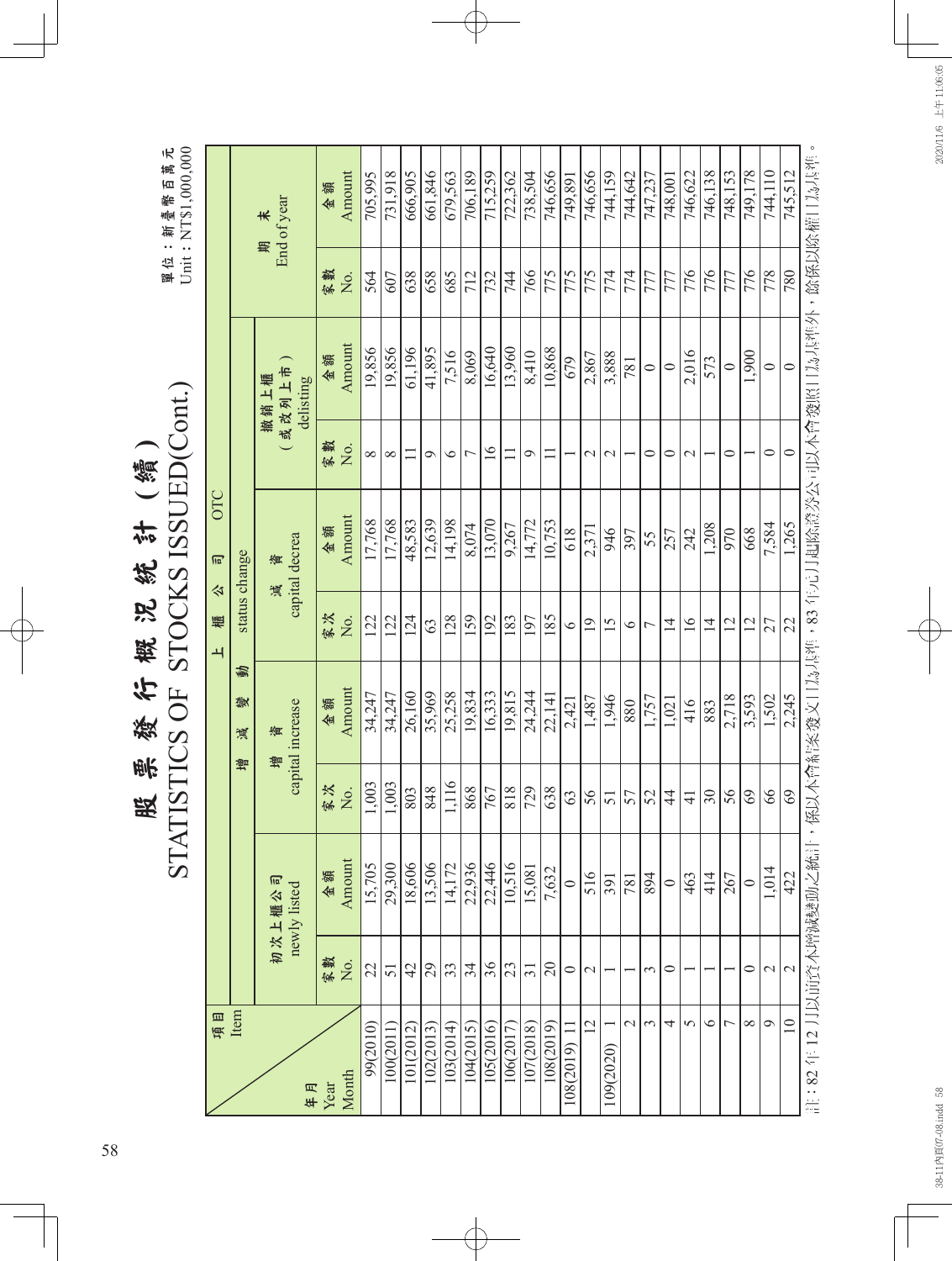| $\frac{1}{2}$ |       |
|---------------|-------|
| 线             |       |
| پر<br>ă       |       |
| 憨             | Į     |
| 4             | <br>C |
| 焚             |       |
| Ĥ<br>k        |       |
| 殿             |       |
|               |       |
|               |       |
|               |       |

單位:新臺幣百萬元<br>Unit: NT\$1,000,000 單位:新臺幣百萬元 Unit: NT\$1,000,000

|             |               | 期 末<br>End of year                      | 金額   | Amount | 345,280        | 362,099     | 335,397        | 297,182        | 336,599   | 300,880   | 248,802   | 233,216   | 177,057           | 161,124        | 161,527               | 161,124         | 166,638         | 166,959               | 168,076         | 165,771 | 166,189          | 165,051        | 166,044    | 164,909       | 166,231       | 168,996         |                       |
|-------------|---------------|-----------------------------------------|------|--------|----------------|-------------|----------------|----------------|-----------|-----------|-----------|-----------|-------------------|----------------|-----------------------|-----------------|-----------------|-----------------------|-----------------|---------|------------------|----------------|------------|---------------|---------------|-----------------|-----------------------|
|             |               |                                         | 家數   | Χo.    | 285            | $\sqrt{77}$ | 285            | 261            | 284       | 284       | 271       | 274       | $\frac{256}{248}$ |                | 244                   | 248             | 254             | 254                   | 253             | 250     | 250              | 248            | 250        | 246           | 247           | 247             |                       |
|             |               | Terminate Registration<br>或改列上櫃<br>終止上櫃 | 金額   | Amount | 50,190         | 83,317      | 82,377         | 76,299         | 42,878    | 50,126    | 84,966    | 49,377    | 85,331            | 36,314         | 2,027                 | 6,002           | 1,072           | $\circ$               | $\frac{1}{2}$   | 2,612   | 412              | 1,101          | 232        | 2,470         | 1,080         | 1,837           |                       |
|             |               |                                         | 家數   | Σο.    | $\frac{4}{4}$  | 93          | 72             | $\overline{7}$ | 56        | 65        | 79        | 51        | 72                | 55             | $\sim$                | $\circ$         | $\mathcal{L}$   | $\circ$               | $\epsilon$      | 4       |                  | $\mathbf 2$    |            | $\circ$       | $\epsilon$    | 5               |                       |
| OTC<br>同    |               | capital decrea<br>資                     | 金額   | Amount | 23,962         | 2,237       | 2,040          | 6,253          | 3,931     | 42,867    | 2,135     | 502       | 481               | 1,017          | 104                   | 378             | ${}^{\infty}$   | $\tilde{\phantom{0}}$ | $\circ$         | $\circ$ |                  | 220            | $\circ$    | 228           | $\mathcal{L}$ | 209             |                       |
| 公<br>櫃<br>興 | status change | 減                                       | 家次   | No.    | $\overline{ }$ |             | $\overline{1}$ | 16             | 18        | $30\,$    | 34        | $30\,$    | 25                | $\overline{5}$ | $\sim$                | $\epsilon$      | $\mathcal{L}$   | $\mathcal{L}$         |                 |         |                  |                |            | $\mathcal{L}$ | $\epsilon$    |                 |                       |
|             | 働<br>變<br>減   | capital increase<br>資                   | 金額   | Amount | 18,798         | 16,433      | 8,605          | 9,382          | 6,642     | 9,795     | 6,249     | 7,436     | 5,769             | 4,415          | 87                    | 494             | 240             | 324                   | 223             | 178     | 106              | 183            | 357        | 812           | 428           | 543             |                       |
|             | 增             | 增                                       | 家次   | No.    | 392            | 376         | 235            | 212            | 247       | 238       | 244       | 259       | 219               | $\sqrt{209}$   | $\overline{16}$       | $\overline{4}$  | $\overline{16}$ | 12                    | $\overline{16}$ | 21      | $\circ$          | $\overline{ }$ | 17         | 25            | 25            | 28              |                       |
|             |               | newly Registerd<br>初次興櫃公司               | 金額   | Amount | 112.241        | 85,940      | 49,110         | 34,953         | 79,586    | 47,478    | 28,744    | 26,857    | 23,884            | 16,983         | 1,712                 | 5,483           | 6,354           | $\circ$               | 1,688           | 129     | $\overline{725}$ | $\circ$        | 874        | 751           | 1,976         | 4,268           |                       |
|             |               |                                         | 家數   | Χo.    | 106            | 85          | $\rm 80$       | $\frac{5}{2}$  | 79        | 65        | 66        | 54        | 54                | 47             | $\overline{ }$        | $\overline{10}$ | $\infty$        | $\circ$               | $\mathbf{\sim}$ |         |                  | 0              | $\epsilon$ | $\mathbf{C}$  | 4             | $\sigma$        |                       |
| 項目          | Item          | 年月                                      | Year | Month  | 99(2010)       | 100(2011    | 101(2012)      | 102(2013)      | 103(2014) | 104(2015) | 105(2016) | 106(2017) | 107(2018)         | 108(2019)      | $\equiv$<br>108(2019) | 12              | 109(2020)       | $\mathcal{L}$         | $\epsilon$      | 4       | 5                | $\circ$        | 7          | $\infty$      | $\circ$       | $\overline{10}$ | 註:興櫃股票市場自91年1月2日起開始交易 |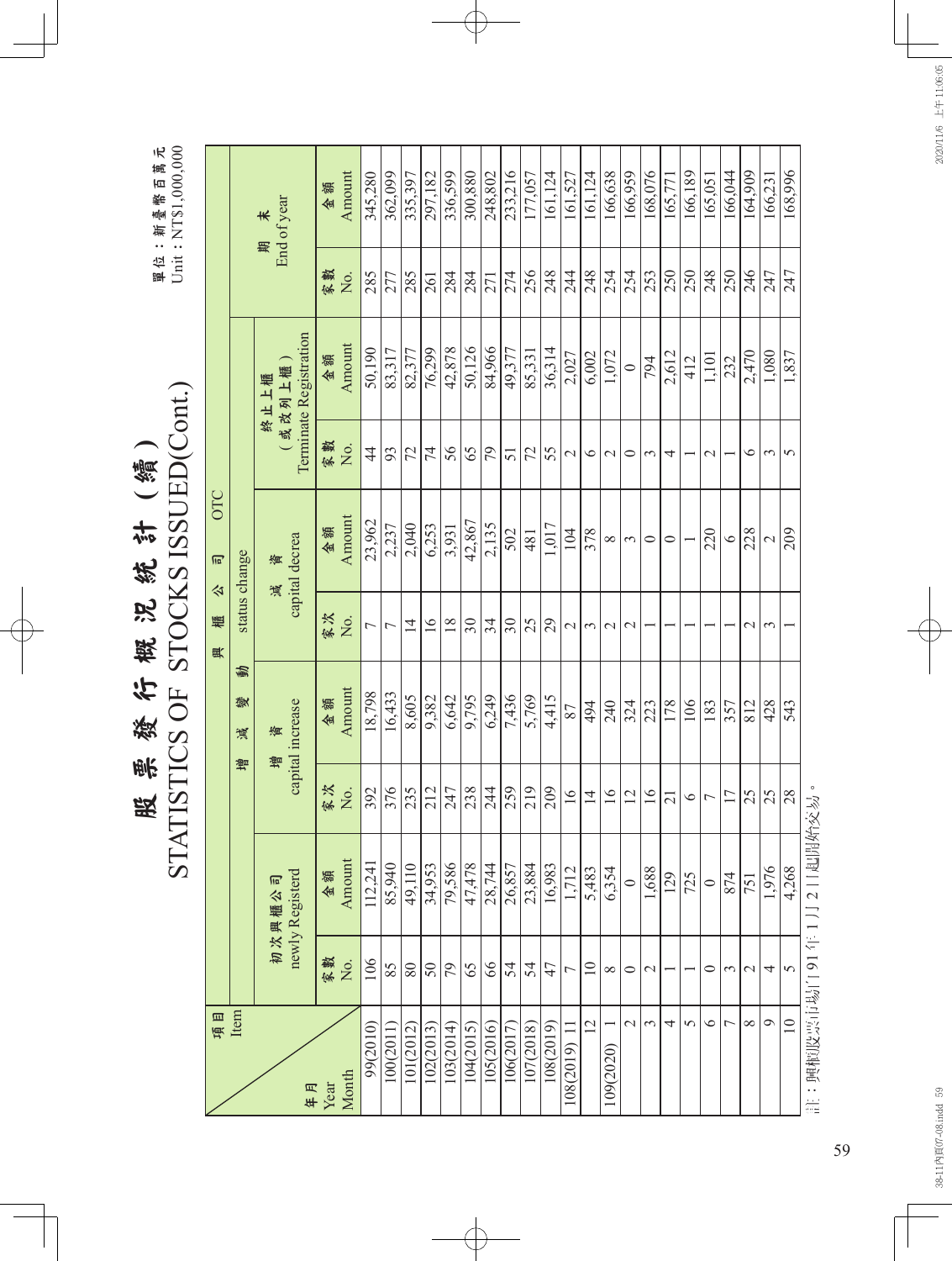| $\frac{1}{2}$ |  |
|---------------|--|
| 线             |  |
| <u>p2</u>     |  |
| 敢             |  |
| 汇             |  |
| 焚             |  |
| 账             |  |
| 跂             |  |

單位:新臺幣百萬元<br>Unit: NT\$1,000,000 單位:新臺幣百萬元 Unit: NT\$1,000,000

|                          |               | End of year<br>$\star$<br>颗                                      | 全額   | Amount | 1,676,883      | 1,609,618       | 1,685,876 | 1,777,17       | 1,748,954       | 1,681,971 | 1,578,623      | 1,546,478       | 1,450,965            | 1,483,446 | 1,452,503       | 1,483,446       | 1,485,570 | 1,484,40      | 1,482,526 | 1,467,005     | 1,452,779       | 1,359,761     | 1,339,933      | 1,346,412       | 1,351,518     | .379,115        |                                                |
|--------------------------|---------------|------------------------------------------------------------------|------|--------|----------------|-----------------|-----------|----------------|-----------------|-----------|----------------|-----------------|----------------------|-----------|-----------------|-----------------|-----------|---------------|-----------|---------------|-----------------|---------------|----------------|-----------------|---------------|-----------------|------------------------------------------------|
|                          |               |                                                                  | 家數   | Σó.    | 512            | 516             | 540       | 584            | 621             | 636       | 639            | 652             | 666                  | 677       | 679             | 677             | 682       | 680           | 677       | 677           | 673             | 670           | 668            | 678             | 687           | 693             |                                                |
|                          |               | 撤銷發行(或改列上市上櫃<br>Withdrawal from public<br>Issuance or go listing | 金額   | Amount | 310,477        | 178,299         | 65,127    | 21,818         | 60,103          | .32.989   | 135,507        | 50,290          | 73,647               | 43,183    | 4,200           | 1,941           | 74        | 1,169         | 1,994     | 16,160        | 14,426          | 93,597        | 6,255          | $\circ$         | $\circ$       | 150             |                                                |
| Unit Company             |               |                                                                  | 家數   | ,<br>Ž | 84             | 112             | 58        | 16             | 47              | 95        | 106            | 54              | $\overline{6}$       | 48        | 4               | $\circ$         |           | $\mathcal{L}$ | 4         | 3             | 4               | $\circ$       | $\circ$        | $\circ$         | $\circ$       |                 |                                                |
| 同<br>公                   |               | capital decrea<br>資                                              | 金額   | Amount | 9,005          | 25,441          | 78,539    | 38,264         | 41,697          | 24,786    | 53,506         | 33,727          | 55,716               | 4,204     | 3,613           | $\circ$         | 150       | $\circ$       | $\circ$   | ,227          | $\circ$         | 2,256         | 20,135         | 300             | 1,630         | 6,000           |                                                |
| 櫃<br>$\overline{+}$      | status change | 減                                                                | 家次   | No.    | $\frac{8}{18}$ | $\overline{19}$ | 28        | $\overline{c}$ | $\overline{21}$ | 17        | $\overline{4}$ | $\circ$         | $\tilde{\mathbf{c}}$ | $\infty$  | 4               | $\circ$         |           | $\circ$       | $\circ$   |               | $\circ$         | $\mathcal{C}$ | $\sim$         |                 | $\mathcal{L}$ |                 |                                                |
| 侣<br>$\overline{+}$<br># | 動<br>變<br>澞   | capital increase<br>資<br>增                                       | 金額   | Amount | 18,629         | 26,888          | 16,895    | 70,231         | 33,510          | 36,709    | 32,627         | 21,053          | 4,942                | 25,460    | 236             | 278             | 30        | $\circ$       | $\circ$   | 150           | 200             | 600           | 1,173          | 1,400           | 1,305         | 650             | ,係以本會結案發文日為基準,83 年元月起除證券公司以本會發照日為基準外,餘係以除權日為基準 |
|                          | 增             |                                                                  | 家次   | Σò.    | $\frac{4}{4}$  | 137             | 134       | 139            | 122             | 39        | 48             | $\overline{31}$ | 25                   | 25        | $\sim$          |                 |           | $\circ$       | $\circ$   | $\mathcal{L}$ | $\mathbf{\sim}$ |               | 4              | 4               | $\epsilon$    | $\mathcal{L}$   |                                                |
|                          |               | newly Registerd<br>初次公開公司                                        | 金額   | Amount | 160,690        | 109,587         | 203,029   | 81,152         | 40,067          | 54,083    | 53,038         | 30,819          | 28,908               | 54,408    | 290             | 32,606          | 2,318     | $\circ$       | 119       | 1,716         | $\circ$         | 2,234         | 5,389          | 5,379           | 4.261         | 33,097          |                                                |
|                          |               |                                                                  | 家數   | Χo.    | 99             | 116             | 82        | $60\,$         | 84              | 110       | 109            | 67              | 63                   | 59        | $\mathbf{\sim}$ | 4               | $\circ$   | $\circ$       |           | 3             | $\circ$         | $\circ$       | 4              | $\overline{10}$ | $\circ$       | $\overline{ }$  |                                                |
| 項目                       | Item          | 年月                                                               | Year | Month  | 99(2010)       | 100(2011        | 101(2012) | 102(2013)      | 103(2014)       | 104(2015) | 105(2016)      | 106(2017        | 107(2018)            | 108(2019) | 108(2019)       | $\overline{12}$ | 109(2020) | $\mathcal{L}$ | 3         | 4             | 5               | $\circ$       | $\overline{ }$ | $\infty$        | $\circ$       | $\overline{10}$ | 註:82年12月以前資本增減變動之統計                            |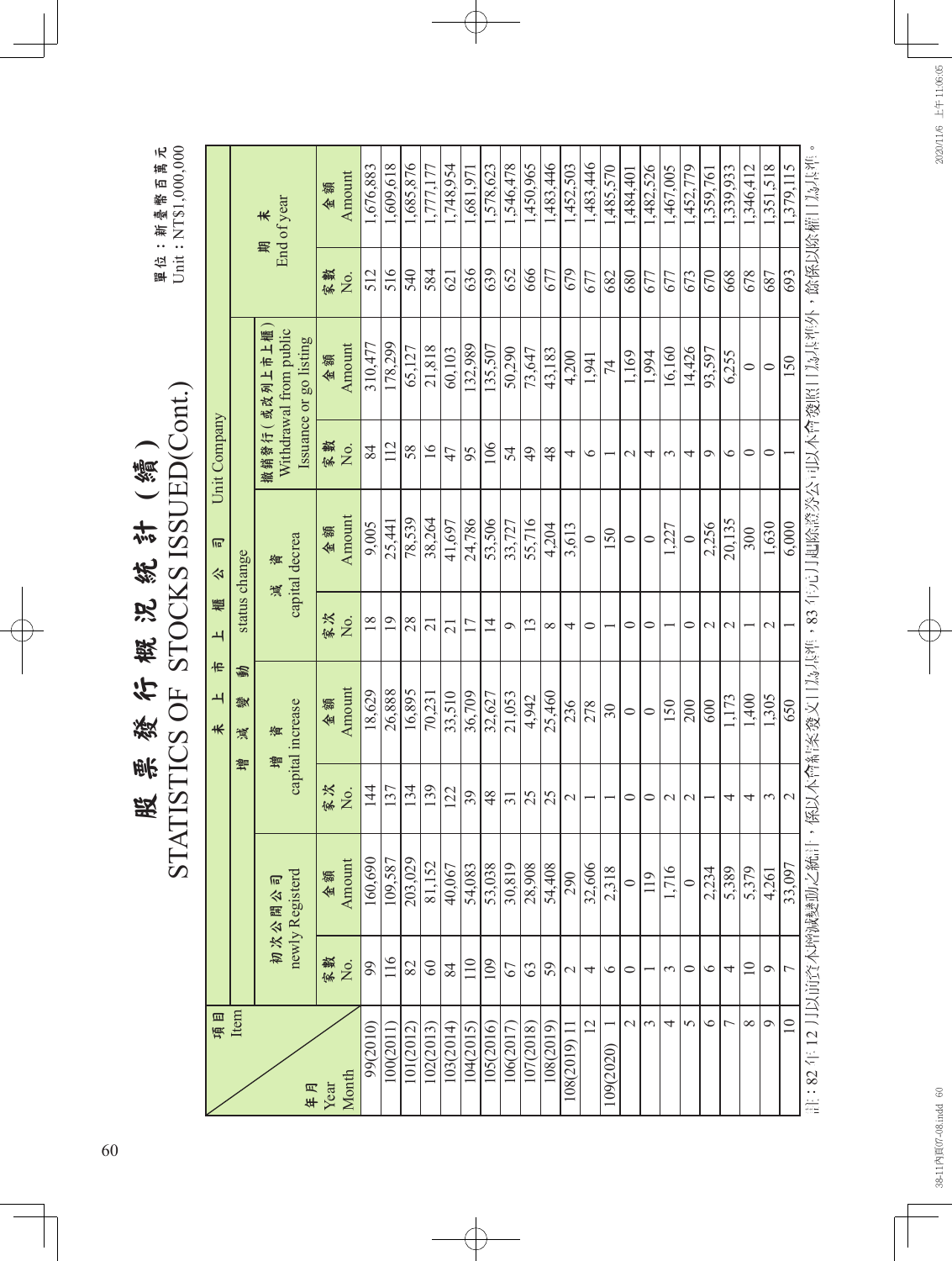證券投資信託基金發行概況表 證券投資信託基金發行概況表

Highlights of Issuance of Secuities Investment Trust Funds

|            |                       |        |                            |                        | 開放                                                                                                                                                         | 型               |                                               |             |                     |        | 封閉型                    |    | 市場<br>幣<br>貨     | 基<br>型      | 쇈                       |                 | 퀚<br>指數股票<br>其金 |
|------------|-----------------------|--------|----------------------------|------------------------|------------------------------------------------------------------------------------------------------------------------------------------------------------|-----------------|-----------------------------------------------|-------------|---------------------|--------|------------------------|----|------------------|-------------|-------------------------|-----------------|-----------------|
|            |                       |        | $\mathbf E$<br>圖<br>資<br>投 | 證<br>筒<br>有            | 卷                                                                                                                                                          | 投有              | $\frac{1}{\sqrt{2}}$<br>养<br>國<br>證<br>債<br>資 | 儥<br>資<br>投 | 有<br>國內外<br>养<br>證  | 投有     | E<br>證券<br>圖<br>價<br>資 | 投貨 | 國市場<br>資幣        | 幣<br>資<br>投 | 貨<br>國內外<br>蝪<br>卡      | 投有              | 資國內             |
|            |                       | 圖<br>在 | 集<br>募<br>$\frac{1}{2}$    | 圖<br>在                 | 募集<br>$\mathbf{E}$                                                                                                                                         |                 | 包<br>國<br>在                                   | 集<br>募      |                     | 圖<br>在 | 集<br>内募                |    | 包<br>國<br>在      | 集<br>募      |                         | 國<br>在          | 集<br>纂<br>E     |
|            |                       | 基金數    | 建<br>賟                     | 基金數                    | 資產<br>颁                                                                                                                                                    | 基               | 資資<br>賟                                       | 基           | 建<br>淨資             | 槲      | 淨資                     | 崊  | 資資<br>媡          | 摲           | 產<br>資<br>腆             | 崊               | 淨資產             |
|            |                       |        | 额元<br>總億                   |                        | <b>微信 こうかん あんこう こうかん あんこう (おお) おおかん おおおお かんこう こうかん おおおお かんこう こうじょう こうじょう こうじょう こうじょう こうじょう こうじょう こうじょう こうじょう こうじょう こうじょう こうじょう こうじょう こうじょう こうじょう こうじょう</b> | 數<br>쉐          | 億元<br>總額                                      | 쉐<br>數      | (億元)<br>總額          | ≮⊭     | 億元<br>總額               | 쉐  | 億元<br>總額         |             | 億元<br>總額                | 金數              | 〔億元〕<br>總額      |
|            |                       |        |                            |                        |                                                                                                                                                            | $\mathcal{L}$   | 2,168.8                                       | 210         | 4,467.3             |        | 44.6                   |    | 4.2              |             | $3.\overline{3}$        |                 | 828.6           |
| 8852335958 |                       |        |                            | 3338225999534446666589 |                                                                                                                                                            | 80              | 1,668.3                                       | 240         | 3,800.1             |        | 38.1                   |    | 2.5              |             | 2.9                     |                 | 1,318.6         |
|            |                       |        |                            |                        |                                                                                                                                                            | $\overline{81}$ | 1,745.6                                       | 271         | 5,000.8             |        | 41.4                   |    | $\circ$          |             | 46.8                    | 20              | 1,464.9         |
|            |                       |        |                            |                        |                                                                                                                                                            | $\mathcal{L}$   | 1,125.6                                       | 305         | 6,050.7             |        | 47.3                   |    | $\frac{0}{30.3}$ |             | 214.2                   | 19              | 1,398.0         |
|            |                       |        |                            |                        |                                                                                                                                                            | 66              | 1,037.2                                       | 324         | 6,821.6             |        | $\circ$                |    |                  |             |                         | 23              | 1,610.1         |
|            |                       |        |                            |                        |                                                                                                                                                            | 48              | 733.1                                         | 358         | 7,031.6             |        | $\circ$                |    | $\circ$          |             | 146.9<br>172.8<br>146.2 | $\overline{31}$ | 1,982.0         |
|            |                       |        |                            |                        |                                                                                                                                                            | 34              | 416.0                                         | 408         | 7,566.6<br>$\Gamma$ |        |                        |    | $\circ$          | $\circ$     |                         | 56              | 2,601.2         |
|            |                       |        |                            |                        |                                                                                                                                                            | 28              | 397.7                                         | 457         | 9,465.1             |        | $\circ$                |    | $\circ$          | 4           | 130.2<br>118.4          | 92              | 3,332.4         |
|            |                       |        |                            |                        |                                                                                                                                                            | $\mathcal{Z}$   | 356.7                                         | 488         | 9,314.9             |        | $\circ$                |    | $\circ$          | ↴           |                         | 130             | 7,244.0         |
|            |                       |        |                            |                        |                                                                                                                                                            | 22              | 384.2                                         | 540         | 12,446.3            |        | $\circ$                |    |                  |             | 74.3                    | 197             | 15,054.         |
|            | $\supseteq$ $\supset$ |        |                            |                        |                                                                                                                                                            | 22              | 383.2                                         | 540         | 12,491.1            |        | ᅌ                      |    |                  |             | 76.3<br>75.2            | 201             | 16,090.2        |
|            | $\overline{C}$        |        |                            |                        |                                                                                                                                                            |                 | 378.1                                         | 539         | 2,585.5             |        | っ                      |    |                  |             |                         | 208             | 16,703.4        |
| 109        |                       |        |                            |                        |                                                                                                                                                            | 22              | 376.2                                         | 546         | 12,873.7            |        |                        |    |                  |             | 77.1                    | 205             | 17,064.5        |
|            |                       |        |                            |                        |                                                                                                                                                            | $\mathfrak{L}$  | 361.9                                         | 550         | 12,593.6            |        |                        |    |                  |             | 76.5                    | 203             | 17,007.1        |
|            |                       |        |                            |                        |                                                                                                                                                            | $\overline{c}$  | 268.1                                         | 553         | 10,445.5            |        |                        |    |                  |             | 80.0                    | 204             | 16,543.         |
|            |                       |        |                            |                        |                                                                                                                                                            | $\overline{c}$  | 299.6                                         | 553         | 11,116.8            |        |                        |    |                  |             | 82.7                    | 204             | 16,216.3        |
|            |                       |        |                            |                        |                                                                                                                                                            | $\Omega$        | 317.0                                         | 549         | 1,864.7             |        |                        |    |                  | C           | 78.4                    | 202             | 16,345.9        |
|            |                       |        |                            |                        |                                                                                                                                                            | $\overline{19}$ | 315.6                                         | 542         | 12,189.5            |        |                        |    |                  | $\sim$      | 78.9                    | 202             | 17,190.3        |
|            |                       |        |                            |                        | ,208.6                                                                                                                                                     | $\overline{9}$  | 333.7                                         | 552         | 12,694.4            |        |                        |    |                  | $\simeq$    | 76.0                    | 201             | 18,654.9        |
|            |                       |        |                            |                        |                                                                                                                                                            | $\supseteq$     | 346.2                                         | 549         | 13,035.7            |        |                        |    |                  |             | 75.7                    | 202             | 8,444.7         |
|            |                       |        |                            |                        |                                                                                                                                                            | $\overline{9}$  | 337.1                                         | 553         | 13,843.7            |        |                        |    |                  |             | 64.8                    | 202             | 17,878.7        |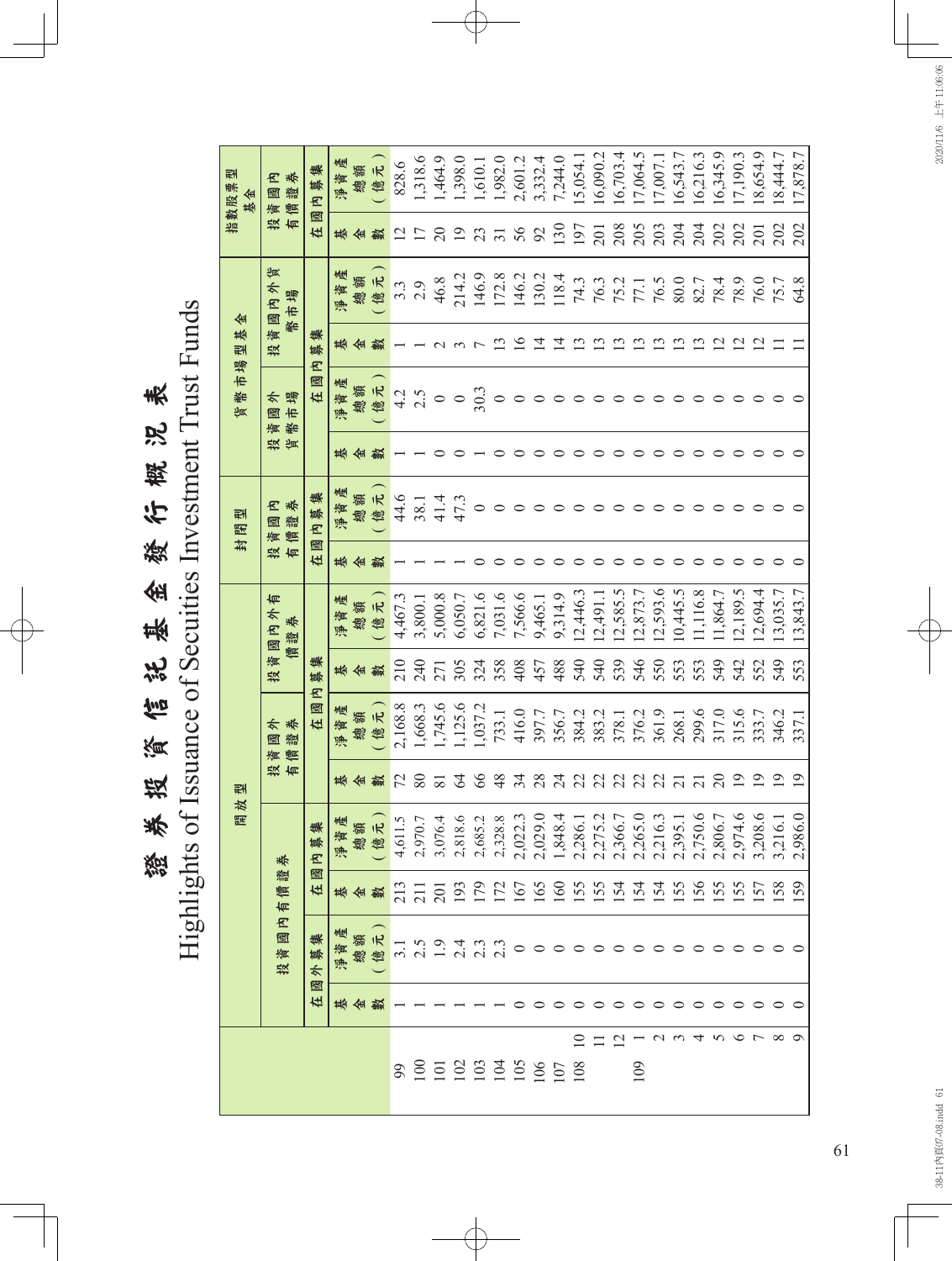外資 (FINI 及 FIDI) 及陸資投資國內證券資金匯出入金額統計表 外資(FINI及FIDI)及陸資投資國內證券資金匯出入金額統計表

單位:億美元 單位:億美元 Inward-remittance and outward-remittance from FINI and FIDIs investment in Taiwan's Stock Markets Inward-remittance and outward-remittance from FINI and FIDIs investment in Taiwan's Stock Markets

|                                                     |          | 境外外國機構投                                                                | 人(FINI)加陸資<br>資 |                                    |              | 及外<br>境外華僑      | 自然人 (FIDI)<br>圗 |                                                            |              | 資<br>FINI 加 FIDI 加陸          |
|-----------------------------------------------------|----------|------------------------------------------------------------------------|-----------------|------------------------------------|--------------|-----------------|-----------------|------------------------------------------------------------|--------------|------------------------------|
| 皿<br>#                                              | 図金金      | 隆金金                                                                    | 医泽膜             | 额<br>匯入淨<br>積<br>緊                 | 金額<br>く<br>匯 | 额<br>Æ<br>匯金    | 医泽湾             | 额<br>入净<br>嚜<br>稿<br>緊                                     | 鑹<br><<br>匯淨 | 入淨額<br>圜<br>稿<br><b>Bole</b> |
| 度<br>44<br>103                                      | 1423.89  | 1263.47                                                                | 160.42          | 1,920.78                           | 0.38         | 1.47            | $-1.10$         | 3.66                                                       | 159.32       | 1.924.45                     |
| 度<br>44<br>104                                      | 1517.12  | 1503.10                                                                | 14.02           | 1,934.81                           | 0.22         | 0.51            | $-0.30$         | 3.36                                                       | 13.73        | 1,938.17                     |
| 度<br>#<br>105                                       | 1402.42  | 1346.89                                                                | 55.53           | 1.990.34                           | 0.25         | 0.24            | 0.01            | 3.38                                                       | 55.55        | 1,993.72                     |
| 度<br>106年                                           | 1706.33  | 1621.07                                                                | 85.26           | 2,075.60                           | 1.91         | 0.34            | 1.57            | 4.95                                                       | 86.83        | 2,080.55                     |
| 度<br>44<br>107                                      | 2,022.56 | 2,123.48                                                               | $-100.92$       | 1,974.68                           | 2.17         | 4.65            | $-2.48$         | 2.47                                                       | $-103.40$    | 1,977.15                     |
| 度<br>#<br>108                                       | 2,313.14 | 2,154.26                                                               | 158.88          | 2,133.56                           | 0.59         | 0.62            | $-0.03$         | 24<br>24                                                   | 158.85       | 2,136.00                     |
| 哣<br>$\Box$                                         | 201.64   | 172.16                                                                 | 29.48           | 2,095.06                           | 0.01         | 0.01            | 0.00            | 2.56                                                       | 29.48        | 2,097.62                     |
| 月<br>$\overline{2}$                                 | 212.23   | 173.73                                                                 | 38.50           | 2,133.56                           | 0.05         | 0.17            | $-0.12$         | 2.44                                                       | 38.38        | 2,136.00                     |
| 度<br>44<br>109                                      | 2,372.57 | 2,527.11                                                               | $-154.54$       | 1,979.02                           | 0.53         | 0.55            | $-0.02$         | 2.42                                                       | $-154.56$    | 1.981.44                     |
| 皿                                                   | 139.49   | 126.68                                                                 | 12.81           | 2,146.37                           | 0.12         | 0.03            | 0.09            | 2.53                                                       | 12.90        | 2,148.90                     |
| 哣<br>$\sim$                                         | 237.41   | 276.36                                                                 | $-38.95$        | 2,107.42                           | 0.02         | 0.04            | $-0.02$         | 2.51                                                       | $-38.97$     | 2,109.93                     |
| 哣<br>$\sim$                                         | 263.89   | 367.84                                                                 | $-103.95$       | 2,003.47                           | 0.03         | 0.04            | $-0.01$         | 2.50                                                       | $-103.96$    | 2,005.97                     |
| 哣<br>4                                              | 180.13   | 184.42                                                                 | $-4.29$         | 1,999.18                           | 0.02         | 0.01            | 0.01            | 2.51                                                       | $-4.28$      | 2,001.69                     |
| 皿<br>5                                              | 192.48   | 226.47                                                                 | $-33.99$        | 1,965.19                           | 0.17         | 0.11            | 0.06            | 2.57                                                       | $-33.93$     | 1,967.76                     |
| 哣<br>$\circ$                                        | 274.67   | 233.19                                                                 | 41.48           | 2,006.67                           | 0.01         | 0.15            | $-0.14$         | 2.43                                                       | 41.34        | 2,009.10                     |
| 皿<br>$\overline{ }$                                 | 281.87   | 272.57                                                                 | 9.30            | 2,015.97                           | 0.01         | 0.03            | $-0.02$         | 2.41                                                       | 9.28         | 2,018.38                     |
| 哣<br>$\infty$                                       | 238.30   | 278.03                                                                 | $-39.73$        | 1.976.24                           | 0.12         | 0.03            | 0.09            | 2.50                                                       | 39.64        | 1.978.74                     |
| 皿<br>$\sigma$                                       | 297.47   | 315.36                                                                 | $-17.89$        | 1.958.35                           | 0.01         | 0.06            | $-0.05$         | 2.45                                                       | $-17.94$     | 1,960.80                     |
| 月<br>$\overline{10}$                                | 266.86   | 246.19                                                                 | 20.67           | 1.979.02                           | 0.02         | 0.05            | $-0.03$         | 2.42                                                       | 20.64        | 1,981.44                     |
| $\overline{\phantom{a}}$<br>$\overline{\cdot}$<br>揾 |          | 自 92年 10 月 2 日起,取消「外國專業投資機構<br>合併統稱「境 外華僑及外國人」;「華僑及外國<br>外外國機構投資人」等四類。 |                 | 之許可制度,並改採「一次登記,永久有效<br>華僑及外國人」則區分為 |              | 「境內華僑及外國自然人」、 「 |                 | 效」制度。原「外國專業投資機構」及「境外華僑及外國人」<br>「境外華僑及外國自然人」、「境內外國機構投資人」及「境 |              |                              |

 2、「境外外國機構投資人」投資額度不受限制,「境內外國機構投資人」結匯額度為五千萬美元,境內華僑及外國自然人結匯額度為五百萬美元。 3、「境外外國機構投資人」累積匯入淨額係重新調整而得 (「境外外國機構投資人」為原 QFII 加原 GFII)。

 4、 98 年 4 月 30 日發布施行「大陸地區投資人來臺從事證券投資及期貨交易管理辦法」,另於 99 年 1 月 15 日發布大陸地區投資人投資臺灣地區證券限額, <sup>,,,,</sup>"感感構投資人」守一惑。<br>3、「境外外國機構投資人」投資額度不受限制,「境內外國機構投資人」結匯額度為五千萬美元,境內華僑及外國自然人結匯額度為五百萬美元。<br>4、98年4月30日發布施行「大陸地區投資人來臺從事證券投資及期貨交易管理辦法」,另於99年1月15日發布大陸地區投資人投資臺灣地區證券限額,<br>其中全體經大陸地區證券主管機關核准之合格機構投資者(QDII)匯入投資臺灣地區證券之資金,不得超過五億美元,每家 QDII 申

其中全體經大陸地區證券主管機關核准之合格機構投資者(QDII)匯入投資臺灣地區證券之資金,不得超過五億美元,每家 QDII 申請限額為一億美

資料來源:中央銀行外匯局 ( 資金匯出入金額 )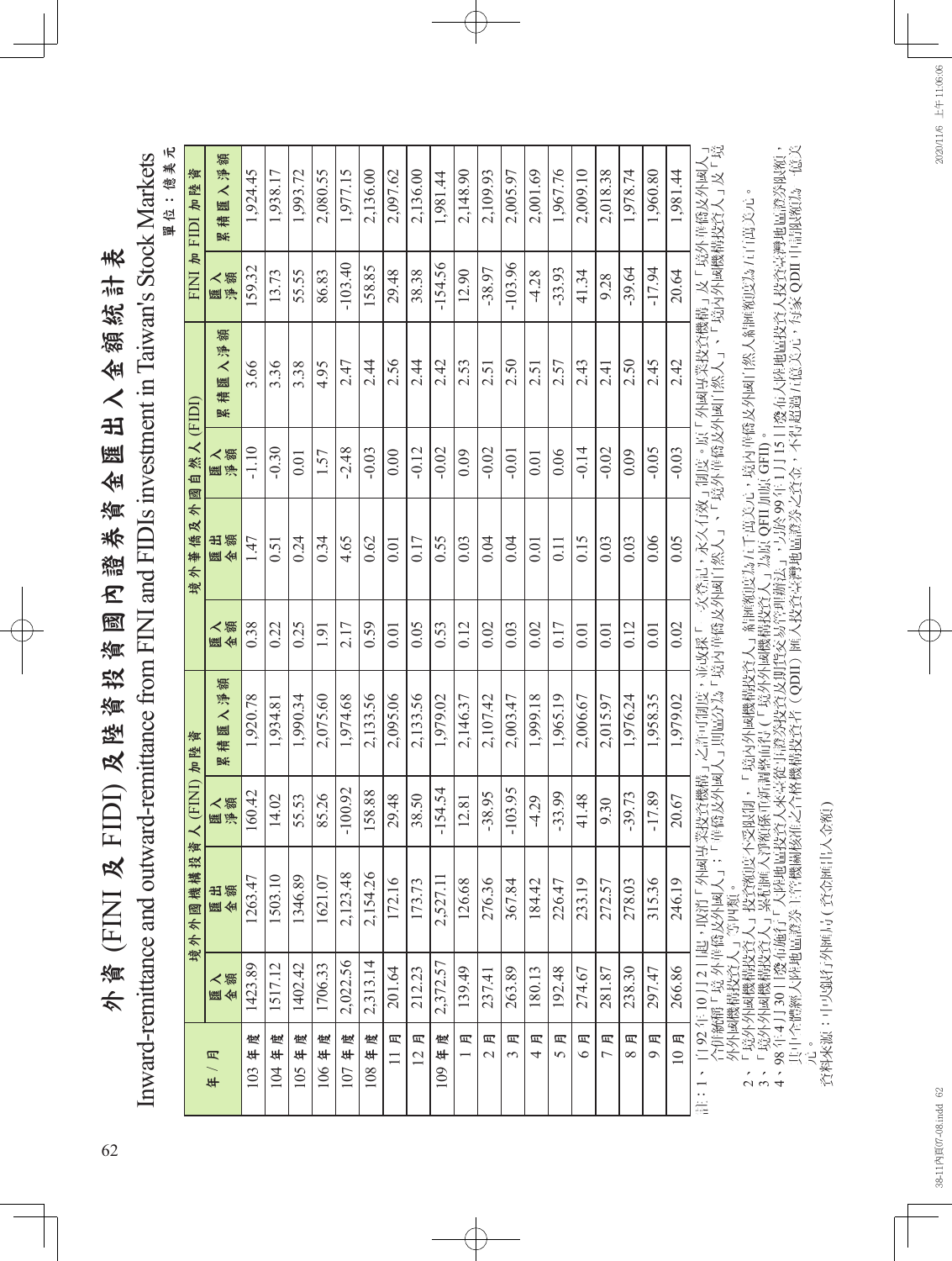| 本國期貨市場 109年10月份交易量票總表 | t Trading<br><b>larke</b><br>of Taiwan Futures<br>2020 |
|-----------------------|--------------------------------------------------------|
|                       | Oct.                                                   |
|                       |                                                        |

|   |                      | ₭                     |                                 |                                      |                                               |                          |                          |                | 期貨經紀          |                                     |                     |         |                    |                 |                 |                           |                         |
|---|----------------------|-----------------------|---------------------------------|--------------------------------------|-----------------------------------------------|--------------------------|--------------------------|----------------|---------------|-------------------------------------|---------------------|---------|--------------------|-----------------|-----------------|---------------------------|-------------------------|
|   |                      | 易                     | 未沖                              |                                      |                                               |                          |                          |                |               | 法                                   |                     |         |                    |                 |                 |                           |                         |
|   | 商品名稱                 | 蠹<br>(買+<br>量         | 鍼                               | 自                                    | 然人                                            | 證券                       | 誉<br>自                   | 證券投信           |               | 資及陸<br>$\frac{1}{2}$                | 資                   | 期貨經理    | 及信託基金              | 機構投資人<br>其他     |                 | र्न≡र<br>期                | 誉<br>自                  |
|   |                      | $\overline{2}$        | 量                               | 買                                    | 責                                             | 買                        | 賣                        | 買              | 賣             | 買                                   | 賣                   | 買       | 賣                  | 買               | 賣               | 買                         | 責                       |
|   | 臺股期貨                 | 2,785,398             | 117,809                         | ,374,900                             | .374,353                                      | 9,687                    | 10,020                   | 59,599         | 66,635        | ,093,515                            | ,091,962            | 525     | 516                | 38,27           | 34,628          | 208,901                   | 207,284                 |
|   | fш<br>小型臺指期          | 3,799,622             | 57,691                          | 2,222,889                            | 2,220,189                                     | 3                        | 55                       | $\mathfrak{D}$ | 5             | ,313,796                            | ,328,94             | 4,480   | 4,541              | 18,229          | 18,405          | 240,072                   | 227,400                 |
|   | 電子期貨                 | 48,505                | 2,795                           | 14,320                               | 14,253                                        | 276                      | 181                      | 161            | 155           | 23,720                              | 23,904              | 0       |                    | 1,355           | 1,329           | 8,673                     | 8,682                   |
|   | 金融期貨                 | 21,040                | 2,693                           | 5,241                                | 5,429                                         | $\overline{181}$         | 270                      | $\vert$ 2      | $ 9\rangle$   | 11,219                              | 11,042              | $\circ$ | $\circ$            | 583             | 602             | 3,797                     | 3,678                   |
|   | 臺灣 50期貨              | 2,554                 | 97                              | 214                                  | $\overline{192}$                              | $\circ$                  | $\circ$                  | $\circ$        | $\circ$       | $\circ$                             | $\circ$             | $\circ$ | $\circ$            | $\circ$         | $\circ$         | 2,340                     | 2,362                   |
|   | 非金電期貨                | 5,327                 | 277                             | 460                                  | 476                                           | $\circ$                  | $\overline{15}$          | $\sim$         | $\mathcal{L}$ | 2,221                               | 2,377               | $\circ$ | $\circ$            | 46              | 46              | 2,598                     | 2.411                   |
| 期 | 櫃買期貨                 |                       |                                 |                                      | 245                                           | $\circ$                  | $\circ$                  |                | $\circ$       | $\circ$                             | $\overline{15}$     | 0       | $\circ$            | $\circ$         |                 | 749                       | 678                     |
|   | 富櫃 200 期貨            | $\frac{955}{17,726}$  | $\frac{142}{190}$               | $\frac{206}{3,432}$                  | 3,389                                         | 45                       | ¦≋                       | $\frac{9}{6}$  | $\frac{8}{3}$ | $\circ$                             | $\circ$             | 0       | $\circ$            | $\circ$         | $\overline{26}$ | 14,213                    | $\frac{14,225}{2}$      |
|   | 臺灣永續期貨               | 8,450                 | 94                              | 22                                   | 34                                            | $\circ$                  | $\circ$                  | $\circ$        | $\circ$       | $\circ$                             | $\circ$             | 0       | $\circ$            | $\circ$         | $\circ$         | 8,428                     | 8,416                   |
|   | 臺灣生技期貨               | 5,565                 | 112                             | $\sqrt{713}$                         | 651                                           | $\supseteq$              | $\circ$                  | $\circ$        | $\circ$       | $\circ$                             | $\circ$             | 0       | $\circ$            | $\overline{c}$  | 20              | 4,822                     | 4.894                   |
| 食 | 東證期貨                 | 1,368                 | $\frac{8}{3}$                   | $\overline{421}$                     | $\sqrt{403}$                                  | ∣⇔                       | ⇔                        | ∣⇔             | $\circ$       | 382                                 | $\sqrt{400}$        | 0       | $\circ$            | ⇔               | ∣⇔              | 565                       | 565                     |
|   |                      | 102,891               | 2,561                           | 47,664                               | 46,195                                        | $\overline{40}$          | $\sqrt{4}$               | $\circ$        | $\circ$       | 46,467                              | 46,740              | 0       | $\circ$            | 37              | 30              | 8,683                     | 9,886                   |
|   | 美國道瓊期貨<br>美國標普 500 期 | 5,679                 | 251                             | 1,036                                | 959                                           | $\circ$                  | $\circ$                  | $\circ$        | $\circ$       | 2,609                               | 2,657               | 0       | $\circ$            |                 |                 | 2,033                     | 2,062                   |
|   | 美國那斯達克 100 期         | 77,227                | 1,213                           | 34,081                               | 34,193                                        | $\overline{\mathcal{E}}$ | $\overline{\mathcal{E}}$ | $\circ$        | 0             | 34,342                              | 34,166              | 0       | $\circ$            | $\overline{39}$ | 38              | 8,735                     | 8,800                   |
|   | 黄金期貨                 | 3,446                 | 427                             | 217                                  | 195                                           | $\circ$                  | $\circ$                  | $\circ$        | 0             | $\circ$                             | 273                 | 0       | $\circ$            | $\circ$         | $\circ$         | 3,229                     | 2,978                   |
| 契 | 臺幣黃金期貨               | 10,581                | 854                             | 2,263                                | 2,206                                         | $\circ$                  | $\circ$                  | $\circ$        | 0             | 983                                 | 890                 | 0       | $\circ$            | $\circ$         | $\circ$         | 7,335                     | 7,485                   |
|   | 布蘭特原油期貨              | 1,772                 | 789                             | 805                                  | 634                                           | $\circ$                  | $\circ$                  | $\circ$        | $\circ$       | $\circ$                             | $\circ$             | $\circ$ | $\circ$            | $\circ$         | $\circ$         | 967                       | 1,138                   |
|   | 股票期貨                 | .935.1                | 209,824                         | 753,173                              | 712,157                                       | 28,003                   | 24,225                   | ∣⇔             | ○             | 943,41                              | 985,561             | 0       | ∣⇔                 | 19,389          | 19.029          | 91.132                    | 194,138                 |
|   | ETF 期貨               | 60,252                | $\frac{14,355}{2}$              | 12,558                               | 12,159                                        | 2,362                    | $-741$                   | 797            | 7.797         | 23,194                              | 23,561              | 0       | $\circ$            | 565             | $\frac{60}{5}$  | 13,776                    | 14,485                  |
| 约 | 美元兑人民幣期貨             | 3,876                 | 1,132                           | 36                                   | $\frac{1}{4}$                                 | $\circ$                  | $\circ$                  | $\circ$        | $\circ$       | 793                                 | 900                 | 0       | $\circ$            | 1,855           | 1,688           | 1,192                     | 1,247                   |
|   | 小型美元兑人民幣期            | 12,102                | 1,615                           | 526                                  | 457                                           | $\circ$                  | $\circ$                  | $\circ$        | $\circ$       | 2,978                               | 2,892               | 0       | $\circ$            | 5,466           | 5,023           | 3,132                     | $\frac{3,730}{ }$       |
|   | 歐元兌美元期               | 2,152                 |                                 | $\frac{53}{5}$                       | 151                                           | $\circ$                  | 0                        | 0              | 0             | 419                                 | 439                 |         | 0                  | 602             | 587             | 978                       | 975                     |
|   | 美元兒日元期               | 1,812                 |                                 |                                      | $\overline{34}$                               | $\circ$                  | $\circ$                  | $\circ$        | 0             | 156                                 | 177                 |         | $\circ$            | 687             | 682             | 916                       | 919                     |
|   | 英镑兄美元期貨<br>澳幣兌美元期貨   | $\frac{8,436}{1,867}$ | $\frac{1}{2}$ and $\frac{1}{2}$ | $\overline{\Xi}$<br>$\overline{131}$ | 122<br>$\frac{14}{3}$                         | $\circ$<br>0             | $\circ$<br>0             | $\circ$        | 0             | 2,693<br>$\sqrt{93}$                | $\frac{2,827}{239}$ |         | $\circ$<br>$\circ$ | 2,380<br>5      | 2,372<br>626    | 3,232<br>$\frac{1}{1.04}$ | 3,115<br>888            |
|   | 公計                   | 8,923,71              | 415,778                         | ,475,624                             | 4,429,23                                      | 40,698                   | 36,625                   | 67.706         | 74,73°        | 503,093                             | 3,559,963           | 5.005   | 5,058              | 90,042          | 85,658          | 741,545                   | 732,441                 |
|   | 合計百分比                | 42.73                 | 46.59                           | 49.89                                |                                               | 0.43                     |                          | 0.80           |               | 39.57                               |                     | 0.06    |                    | 0.98            |                 | 8.26                      |                         |
|   | 臺指選擇權                | 1,938,324             | 468,219                         | , 839, 437                           | 5,847,736                                     | 14,692                   | 13,760                   | 947            | 599           | 829,585                             | 1,746,316           | 4,962   | 12,169             | 30,159          | 26,951          | 4,218,542                 | 4,290,79                |
| 選 | 電子選擇權                | 5,048                 | 975                             | 970                                  | 914                                           | $\circ$                  | 0                        | $\circ$        | 0             | $\circ$                             | ∍                   |         | $\circ$            | 0               | 0               | 4,078                     | 4,134                   |
|   | 金融選擇權                | 5,419                 | 2,346                           | 517                                  | 1,777                                         | $\circ$                  | $\circ$                  | $\circ$        | $\circ$       | $\circ$                             | $\circ$             | $\circ$ | $\circ$            | $\circ$         | $\circ$         | 4,902                     | 3,642                   |
| 挥 | 黄金選擇權                | 1,840                 | 129                             | 223                                  | 254                                           | $\circ$                  | $\circ$                  | $\circ$        | $\circ$       | $\circ$                             | $\circ$             | $\circ$ | $\circ$            | $\circ$         | $\circ$         | 1,617                     | 1,586                   |
| 權 | 股票選擇權                | 6,388                 | 2,887                           | $\frac{1,070}{\frac{1}{2}}$          | 1,652                                         | $\overline{282}$         | $\circ$                  | ∣⇔             | $\circ$       | 51                                  | $\circ$             | $\circ$ | $\circ$            | $\sigma$        | $\sim$          | 5,012                     | 4,734                   |
|   | ETF 選擇權              | 5,490                 | 1,364                           | 1,196                                | 2,188                                         | $\circ$                  | $\circ$                  | $\circ$        | $\circ$       | $\circ$                             | $\circ$             | $\circ$ | $\circ$            | $\circ$         | $\circ$         | 4,294                     | 3,302                   |
| 契 | 美元兑人民幣選擇權            | 57                    | 150                             | $\overline{20}$                      | 28                                            | $\circ$                  | $\circ$                  | $\circ$        | $\circ$       | $\circ$                             |                     | $\circ$ | $\circ$            |                 | $\circ$         | 36                        | 28                      |
| 约 | 小型美元兒人民幣選擇權          | $\frac{8}{3}$         | 666                             | $\overline{c}$                       | 45                                            | $\circ$                  | $\circ$                  | ⇔              | $\circ$       |                                     | $\circ$             | $\circ$ | $\circ$            | $\circ$         | $\circ$         | 45                        | $\overline{13}$         |
|   | 合計                   | 1,962,624             | 476,736                         | 5,843,445                            | 5,854,594                                     | 14,974                   | 13,760                   | 947            | 599           | , 829, 601                          | 1,746,31            | 4,962   | 12,169             | 30,169          | 26,953          | 4,238,526                 | 4,308,232               |
|   | 合計百分比                | 57.27                 | 53.42                           |                                      | 48.89                                         | ੋ                        | $\overline{c}$           | 0.01           |               | 4.                                  | 95                  | 0.07    |                    | 0.24            |                 |                           | 13                      |
|   | 總計                   | 20,886,337            | 892,514                         | 0,319,069                            | $\frac{69}{49.32}$ $\frac{10,283,825}{49.32}$ | 55,672 50,385            |                          | 68,653         | 75,336        | $\frac{5,332,694}{25,47}$ 5,306,280 |                     | 9,967   | 17,227             | 120,211 112,611 |                 | 4,980,071                 | $\frac{71}{23.99}$ 3.99 |
|   | 總計百分比                |                       |                                 |                                      |                                               | 0.25                     |                          | 0.34           |               |                                     |                     | 0.07    |                    | 0.56            |                 |                           |                         |
|   |                      |                       |                                 |                                      |                                               |                          |                          |                |               |                                     |                     |         |                    |                 |                 |                           |                         |

註 1:本表所統計之百分比,係計算至小數點 2 位數後,採四拾五入邏輯呈現。<br>註 2:期貨自營帳戶之交易包含證券自營商於其兼營期貨自營業務所開立之期貨自營帳戶分戶從事之期貨交易。 註 2:期貨自營帳戶之交易包含證券自營商於其兼營期貨自營業務所開立之期貨自營帳戶分戶從事之期貨交易。 註 1:本表所統計之百分比,係計算至小數點 2 位數後,採四捨五入邏輯呈現。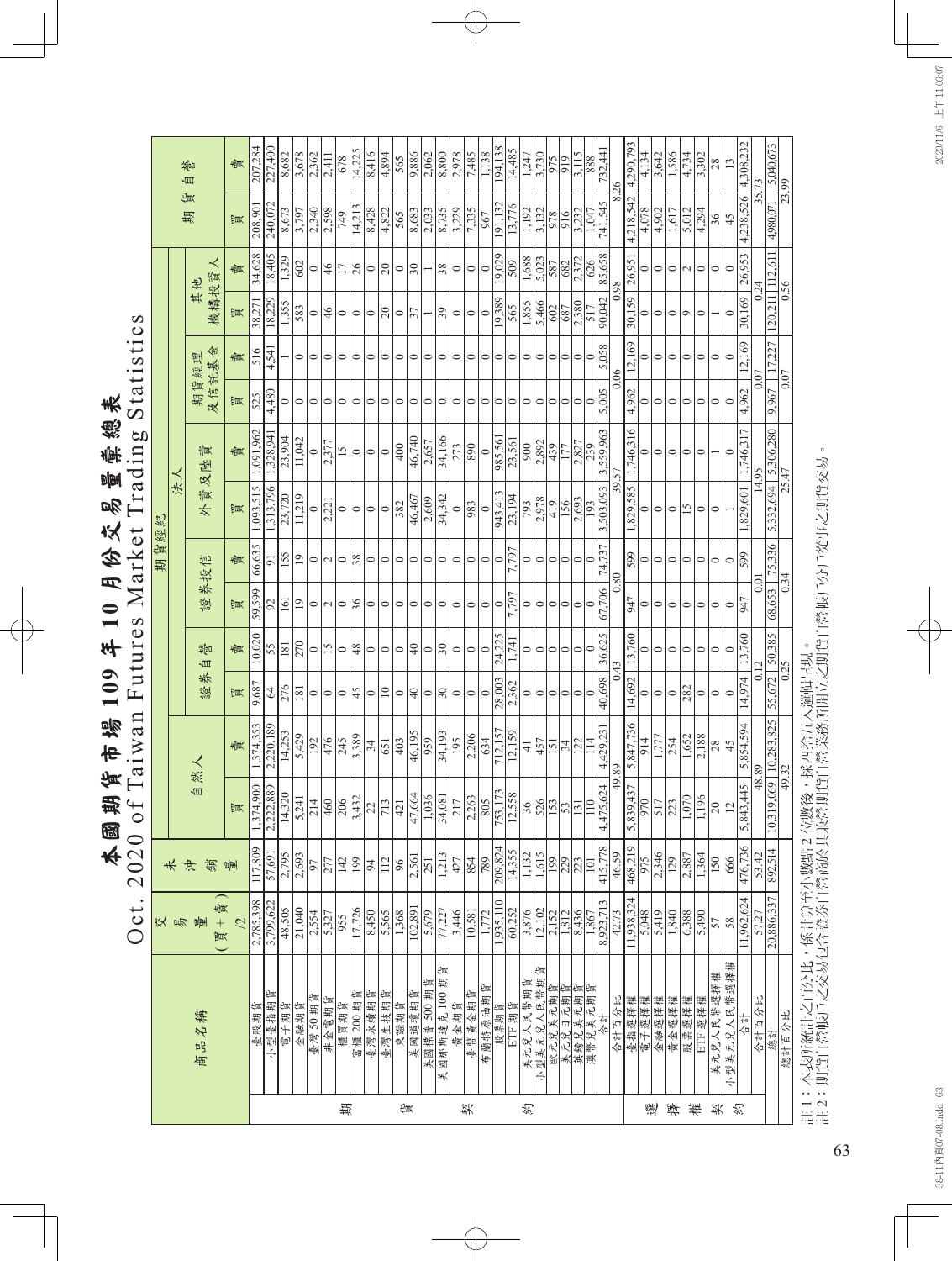TWSE STOCK PRICE INDICES CE INDICE 灣證券交易所照價指數 臺灣證券交易所股價指數 PRI TOCK  $\infty$ TWSE

 $\Omega$ 

790.78 782.02 382.20 911.45 769.26 884.76 790.80 860.96 915.39 864.32 835.55 846.70 807.36 649.00 754.98 743.50 778.09 109 6 11,720.16 11,079.02 11,621.24 600.45 581.04 584.36 1,817.41 1,741.30 1,756.87 791.29 749.86 778.09 732.67 109 7 12,722.92 11,703.42 12,664.80 617.08 575.55 582.30 1,809.85 1,731.83 1,761.55 785.53 722.04 732.67 755.65 109 8 12,956.11 12,362.64 12,591.45 616.91 574.30 603.17 1,758.92 1,705.10 1,705.10 774.29 728.40 755.65 740.56 109 9 12,976.76 12,232.91 12,515.61 612.16 573.53 589.83 1,699.59 1,603.47 1,621.26 776.10 731.85 740.56 750.62 109 10 12,955.91 12,546.34 12,546.34 593.06 581.65 584.33 1,654.40 1,621.17 1,621.17 764.27 746.76 750.62 96 12 8,722.38 7,807.39 8,506.28 586.32 522.19 573.35 630.67 521.70 630.67 797.17 735.07 782.02 97 12 4,694.81 4,225.07 4,591.22 372.39 328.86 358.73 507.41 443.73 463.55 455.51 373.28 382.20 704.22 98 12 8,188.11 7,649.23 8,188.11 475.79 463.05 475.79 734.57 697.65 729.89 704.22 672.67 704.22 99 12 8,972.50 8,572.50 8,972.50 | 8,972.50 | 8514.46 | 8514.46 | 874.46 | 872.50 | 972.59 | 880.15 | 880.11 | 100 12 7,178.69 6,633.33 7,072.08 495.56 457.67 495.13 938.05 882.36 925.24 784.87 738.22 769.26 777.89 101 12 7,757.09 7,519.93 7,699.50 546.15 524.98 546.15 1,141.03 1,094.67 1,123.72 777.89 735.95 777.89 102 12 8,623.43 8,313.87 8,611.51 628.09 603.02 625.66 1,251.15 1,205.71 1,241.22 887.28 861.66 884.76 103 12 9,307.26 8,828.36 9,307.26 588.06 551.88 582.04 1,209.49 1,151.45 1,207.02 790.80 734.57 790.80 751.01 104 12 8,463.30 8,040.16 8,338.06 406.98 378.08 387.73 1,325.28 1,266.00 1,321.67 756.97 701.80 751.01 105 12 9,392.68 9,078.64 9,253.50 449.73 420.61 427.44 1,399.36 1,337.02 1,360.77 879.53 844.26 860.96 106 12 10,651.11 10,355.76 10,642.86 485.01 441.72 485.01 1,631.53 1,568.68 1,631.53 915.39 868.09 915.39 107 12 10,137.87 9,478.99 9,727.41 492.09 475.49 484.35 1,662.12 1,565.38 1,617.70 879.62 835.09 864.32 108 11 11,656.40 11,399.53 11,489.57 605.21 573.16 592.18 1,790.85 1,739.63 1,750.95 859.94 830.91 835.55 108 12 | 12,122.45 | 11,502.83 | 11,502.83 | 11,813.40 | 523.05 | 523.05 | 524.05 | 524.079 | 1,798.135 | 846.70 109 1 12,179.81 11,421.74 11,495.10 633.56 588.31 591.34 1,826.41 1,742.88 1,757.73 854.19 801.50 807.36 109 2 11,815.70 11,292.17 11,292.17 607.71 585.03 585.63 1,802.45 1,761.80 1,765.34 817.03 790.75 790.78 109 3 11,514.82 8,681.34 9,708.06 589.55 458.79 524.97 1,776.69 1,478.65 1,602.54 802.42 577.61 649.00 109 4 | 10,902.14 | 9,663.63 | 10,992.14 | 581.70 | 581.70 | 1,727.78 | 1,602.66 | 1,727.78 | 754.98 | 643.79 | 754.98 109 5 11,014.66 10,720.48 10,942.16 584.20 569.20 575.88 1,777.09 1,703.01 1,772.58 758.24 732.63 743.50  $\cup$ 高 H 低 L 气 L 高 H 高 H 高 L 高 H 高 H 【 的 L 】 ( 下 L 】 ( 下 C 】 一 下 L 】 ( 下 C 孝 膠化工類 塑膠化工類 830.29 801.50 790.75 746.76 Plastic 868.09 577.61 643.79 732.63 88.67 731.85 373.28 880.15 735.95 861.66 734.57  $\frac{701.80}{ }$ 844.26 835.09 830.91 722.04 728.40 735.07 672.67 738.22 低工 (2) 劉  $802.42$ 704.22 911.45 777.89 887.28 790.80 879.53 915.39 879.62 859.94 852.25 854.19 817.03 754.98 758.24 791.29 785.53 774.29 776.10 764.27 797.17 784.87 455.51 Η 砸 1,321.67 1,765.34 1,602.54 1,123.72  $\frac{1,617.70}{$ 1,750.95 1,798.03 1,757.73 1,727.78 1,772.58 1,631.53 1,756.87 1,761.55 1,705.10 1,621.26 1,621.17 1,241.22 1,207.02 1,360.77 630.67 463.55 905.43 925.24 729.89  $\bigcup$ 岑  $1,266.00$ 1,568.68 1,742.88 1,761.80 1,478.65 1,602.66 1,703.01 1,748.79 1,741.30 1,731.83 1,705.10 1,621.17 1,205.71 1,565.38 1,739.63 1,603.47 1,094.67 1,151.45 1,337.02 882.36 521.70 443.73 697.65 883.20 食品類 Food 低工 (2) 1,802.45 1,776.69 1,727.78 1,777.09 1,758.92 1,209.49 1,631.53 1,662.12 1,790.85  $\sqrt{1,813.40}$ 1,826.41 1,809.85 1,251.15 1,817.41 1,699.59 1,654.40 1,141.03 1,325.28 1,399.36 938.05 630.67 914.46 734.57 日息 507.41 592.18 581.70 584.33 582.04 484.35 623.05 591.34 585.63 575.88 573.35 495.13 546.15 625.66 427.44 524.97 584.36 582.30 603.17 589.83 358.73 475.79 506.17 485.01  $\cup$ 坚 水泥窯製類<br>Cement 水泥窯製類 495.88 457.67 524.98 603.02 551.88 378.08 441.72 475.49 573.16 590.54 585.03 517.88 569.20 581.04 575.55 574.30 573.53 581.65 522.19 328.86 463.05  $\frac{420.61}{ }$ 588.31 458.79 低工 (2) 589.55 624.05 633.56 581.70 584.20 612.16 593.06 586.32 372.39 475.79 513.59 495.56 546.15 628.09 588.06  $\sqrt{406.98}$ 449.73 492.09 600.45 617.08 485.01 605.21 607.71 616.91 日息 11,656.40 11,399.53 11,489.57 12,122.45 11,502.83 11,997.14 11,421.74 11,495.10 11,815.70 11,292.17 11,292.17 10,992.14 9,663.63 10,992.14 11,014.66 | 10,720.48 | 10,942.16 11,720.16 11,079.02 11,621.24 12,546.34 12,546.34 10,642.86 11,514.82 8,681.34 9,708.06 12,664.80 12,591.45 12,515.61 9,307.26 8,338.06 8,506.28 7,072.08 7,699.50 9,253.50  $9,727.41$ 4,591.22 8,972.50 8,611.51 8,188.11  $\bigcup$ 臺灣證券交易所加權指數<br>Iwse Weighted Stock Index Twse Weighted Stock Index 臺灣證券交易所加權指數  $\frac{1}{2}$  $12,722.92$  |  $11,703.42$  |  $12,362.64$ 12,232.91 10,355.76 8,828.36 8,040.16 9,478.99 7,807.39 9,078.64 4,225.07 7,649.23 6,633.33 7,519.93 8,313.87 8,520.11 低工 (1) 12,955.91  $12,179.81$ 12,976.76 12,956.11 10,651.11 10,137.87 8,722.38 7,178.69 7,757.09 8,623.43 9,307.26  $8,463.30$ 9,392.68 8,188.11 8,972.50 4,694.81 日息  $\overline{10812}$  $\overline{4}$  $\overline{6}$  $\circ$ 96 12  $\frac{9712}{}$ 98 12  $\frac{12}{99}$  $\sqrt{10412}$  $\frac{10512}{2}$ 10612  $\overline{\Xi}$  $\frac{10811}{\ }$  $\overline{\mathcal{L}}$  $\tilde{\epsilon}$  $\overline{C}$  $\infty$  $\circ$  $\overline{10}$ 100 12 10112 10212 103 12 Month 年 月 Year  $\overline{1071}$ 109  $\lvert \mathbf{\mathsf{\underline{s}}}$ 109  $\overline{109}$  $\sqrt{9}$ 109  $\overline{109}$  $|\hat{\Xi}|$  $\sqrt{6}$ 109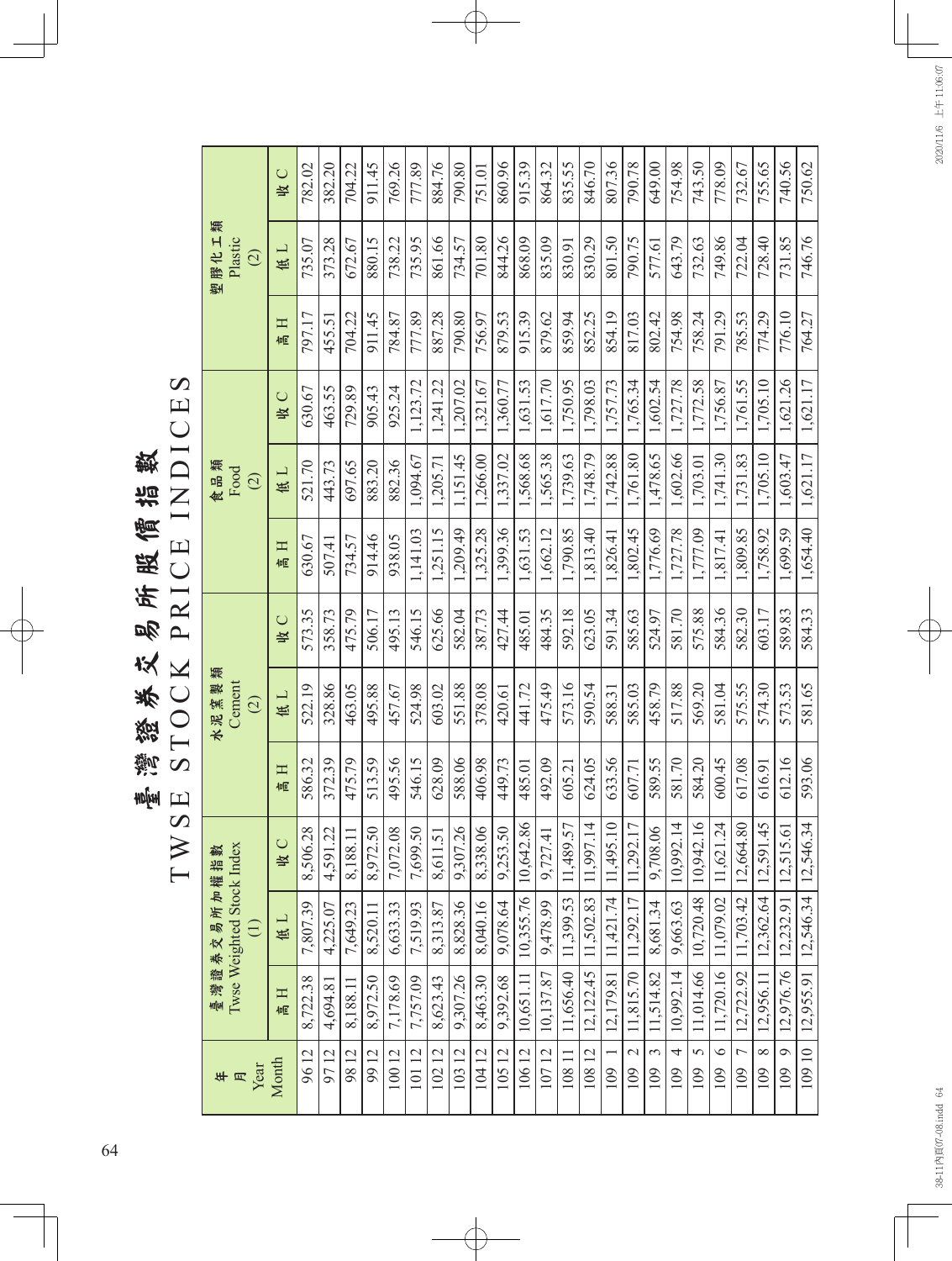**臺灣諮務及略医医氣描數(續)**<br>TWSE STOCK PRICE INDICES(Cont.) TWSE STOCK PRICE INDICES( Cont.) 臺灣證券交易所股價指數 **(** 續 **)**

|  |      |                                     | $\cup$<br>姕 | 937.87                     | 595.78            | 909.80            | 1.041.59                                      | 785.47            | 841.78                         |                                      |                            | 992.13                   |                                  | 1.191.79                         |                            |                                  |                                 |                                |                           |                                      |                                      | 1,272.97                  | 1.260.33                         |                                                                                                                                                  | 1,200.5                   |                                         |
|--|------|-------------------------------------|-------------|----------------------------|-------------------|-------------------|-----------------------------------------------|-------------------|--------------------------------|--------------------------------------|----------------------------|--------------------------|----------------------------------|----------------------------------|----------------------------|----------------------------------|---------------------------------|--------------------------------|---------------------------|--------------------------------------|--------------------------------------|---------------------------|----------------------------------|--------------------------------------------------------------------------------------------------------------------------------------------------|---------------------------|-----------------------------------------|
|  | 全融保險 | Bank & Insurance<br>$\odot$         | 低口          | 891.00                     | 517.02            | 855.93            | 916.97                                        | 703.60            | 821.99                         |                                      | 1,038.49   1,082.86        | 966.13                   |                                  |                                  |                            | 1,331.98 1,358.71                |                                 |                                | $1,015.65$   1,121.01     |                                      |                                      | 1,249.23                  |                                  |                                                                                                                                                  |                           |                                         |
|  |      |                                     | Η<br>峘      | 979.65                     | 602.12            | 909.80            | 1.041.59                                      | 804.32            | 846.98                         | $1.055.58$   $1.012.82$   $1.053.74$ | 1,087.43                   | 1,037.06                 | 1.097.85   1.057.10   1.076.77   | 1,195.80   1,168.87              | 1,355.04 1,318.54 1,333.13 | 1,367.89                         | $1,392.97$   1,329.46  1,335.41 | 1,385.25   1,326.48   1,340.69 | 1.350.83                  | $1,241,90$   $1,113,29$   $1,241,90$ | $1,242,45$   $1,207,02$   $1,238.01$ | 1,311.56                  | 1.293.56 1.251.01                |                                                                                                                                                  | $1,240.43$   1,166.39   1 | 322.38   1,210.44   1,179.85   1,179.85 |
|  |      |                                     | $\cup$<br>收 | 253.08                     | 121.38            | 287.97            | 364.70                                        | 228.48            | 284.27                         | 313.31                               | 292.42                     | 227.91                   | 240.09                           | 258.23                           | 298.17                     | 307.09                           | 298.20                          | 284.18                         | 256.06                    | 292.65                               | 292.75                               | 301.93                    | 305.22                           | 327.74                                                                                                                                           | 322.53                    |                                         |
|  | 營造建材 | Construction<br>$\odot$             | 低口          | 225.93                     | 104.73            | 277.52            | 341.52                                        | 206.33            | 271.66                         | 311.19                               | 281.90                     | 221.06                   | 236.39                           | 247.75                           | 296.76                     | 298.81                           | 295.48                          | 284.18                         | 219.71                    | 255.11                               | 284.17                               | 293.52                    | 299.38                           | 302.83                                                                                                                                           | 316.46                    | 322.38                                  |
|  |      |                                     | Η<br>個      | 260.78                     | 131.16            | 288.55            | 364.70                                        | 246.56            | 284.84                         | 325.67                               | 296.05                     | 230.63                   | 243.93                           | 258.23                           | 302.20                     | 307.39                           | 313.38                          | 295.41                         | 287.87                    | 292.65                               | 294.33                               | 304.80                    | 312.80                           | 327.74                                                                                                                                           | 337.38                    | 331.02                                  |
|  |      |                                     | $\cup$<br>收 | 161.18                     | 94.54             | 202.22            | 218.72                                        | 151.29            | 170.12                         | 191.82                               | 176.56                     | 150.00                   | 165.32                           | 266.24                           | 185.56                     | 195.43                           | 189.49                          | 215.74                         | 174.46                    | 193.19                               | 204.06                               | 218.80                    | 223.42                           | 275.62                                                                                                                                           | 260.78                    | 281.08                                  |
|  | 造紙類  | Paper & pulp<br>(2)                 | 低口          | 146.03                     | 90.90             | 189.80            | 211.18                                        | 142.41            | 161.38                         | 187.11                               | 170.47                     | 145.71                   | 159.83                           | 245.04                           | 182.07                     | 184.52                           | 189.49                          | 185.21                         | 155.36                    | 175.89                               | 188.51                               | 203.41                    | 221.73                           | 225.82                                                                                                                                           | 256.85                    | 264.34                                  |
|  |      |                                     | Η<br>個      | 171.87                     | 98.47             | 206.3             | 222.03                                        | 158.57            | 171.95                         | 192.55                               | 176.56                     | 152.46                   | 165.32                           | 266.24                           | 187.67                     | 195.43                           | 200.03                          | 217.37                         | 215.79                    | 193.19                               | 205.07                               | 224.77                    | 241.96                           | 275.62                                                                                                                                           | 282.72                    | 292.38                                  |
|  |      |                                     | $\cup$<br>收 |                            | 981.10            | 1.904.86          |                                               | 1,465.90          |                                |                                      |                            |                          |                                  |                                  |                            |                                  |                                 |                                |                           |                                      |                                      |                           |                                  | $1,273.52$   1,235.74   1,241.65<br>$74$   3,259.30  3,346.13<br>79 3.264.35 3.327.81<br>3,468.<br>512.37<br>488.87<br>514.40<br>$\infty$<br>109 |                           |                                         |
|  | 機電類  | Eles.Machinery<br>$\odot$           | 低工          |                            | 873.39            |                   |                                               |                   |                                |                                      |                            | 84   1,789.58   1,843.44 |                                  |                                  | 88 2,742.74 2,781.07       |                                  | $111$   2,799.18  2,820.37      | 79 2,761.26 2,761.26           | $69$   2,150.38  2,403.18 | 19 2.397.25 2.725.19                 | 11 2,652.88 2,699.27                 | $41$   2,735.92  2,909.84 |                                  |                                                                                                                                                  |                           |                                         |
|  |      |                                     | 口骨          | 2,029.39 1,769.85 1,963.44 | $\circ$<br>998.39 | 1,904.86 1,746.08 | $\left  1.937.24 \right $ 1.847.96   1.915.24 | 1,483.21 1,374.23 | 1,653.80   1,588.00   1,624.86 | 1.749.90 1.676.98 1.748.55           | 2,085.31 1,973.99 2,085.31 | 1,881.8                  | $2.104.98$   2.041.49   2.078.55 | $2,532.43$ $2,438.34$ $2,489.91$ | 2,837.8                    | $3,001.48$ $2,786.44$ $2,949.82$ | 3,015.                          | 2,929.                         | 2,831.                    | 2,725.                               | 2,740.                               | 2,919.                    | $3,408.48$   2,942.70   3,390.57 |                                                                                                                                                  | 3,483.                    | 504.74 3,505.41 3,349.71 3,360.32       |
|  |      |                                     | $\cup$<br>收 | 385.35                     | 204.02            | 403.82            | 532.31                                        | 385.78            | 423.57                         | 555.55                               | 530.07                     | 551.06                   | 475.50                           | 491.73                           | 529.54                     | 536.08                           | 512.35                          | 500.00                         | 393.54                    | 456.25                               | 468.03                               | 509.35                    | 485.50                           |                                                                                                                                                  | 488.47                    |                                         |
|  | 紡織纖維 | Textile<br>$\widehat{\mathfrak{O}}$ | 低工          | 356.74                     | 196.90            | 373.17            | 503.65                                        | 350.19            | 410.38                         | 541.30                               | 501.51                     | 515.77                   | 468.35                           | 470.92                           | 527.57                     | 524.94                           | 507.24                          | 500.00                         | 355.43                    | 392.49                               | 440.44                               | 474.44                    | 471.22                           |                                                                                                                                                  | 481.62                    | 492.84                                  |
|  |      |                                     | H<br>峘      | 400.46                     | 223.17            | 403.82            | 532.31                                        | 389.44            | 424.59                         | 572.54                               | 530.36                     | 551.06                   | 486.47                           | 491.73                           | 541.59                     | 542.50                           | 537.73                          | 516.07                         | 505.17                    | 456.25                               | 476.58                               | 527.16                    | 520.61                           |                                                                                                                                                  | 511.85                    | 513.11                                  |
|  | 年月   | Year                                | Month       | 96 12                      | 12<br>97          | 98 12             | 99 12                                         | 100 12            | $\overline{2}$<br>101          | 102 12                               | 103 12                     | 10412                    | 10512                            | 106 12                           | 108                        | 108 12                           | 109                             | $\mathcal{L}$<br>109           | 3<br>109                  | 4<br>109                             | 5<br>109                             | $\circ$<br>109            | $\overline{C}$<br>109            |                                                                                                                                                  | $\circ$<br>109            | 109 10                                  |

Note: 1.Base:  $1966 = 100$ <br>2.Base:  $1986 = 100$ Note:  $1.$ Base:  $1966 = 100$  $2.Base:1986 = 100$ 

註:(2) 基期:75 年= 100<br>(1) 基期:55 年= 100 註:(2) 基期:75 年= 100 (1) 基期:55 年= 100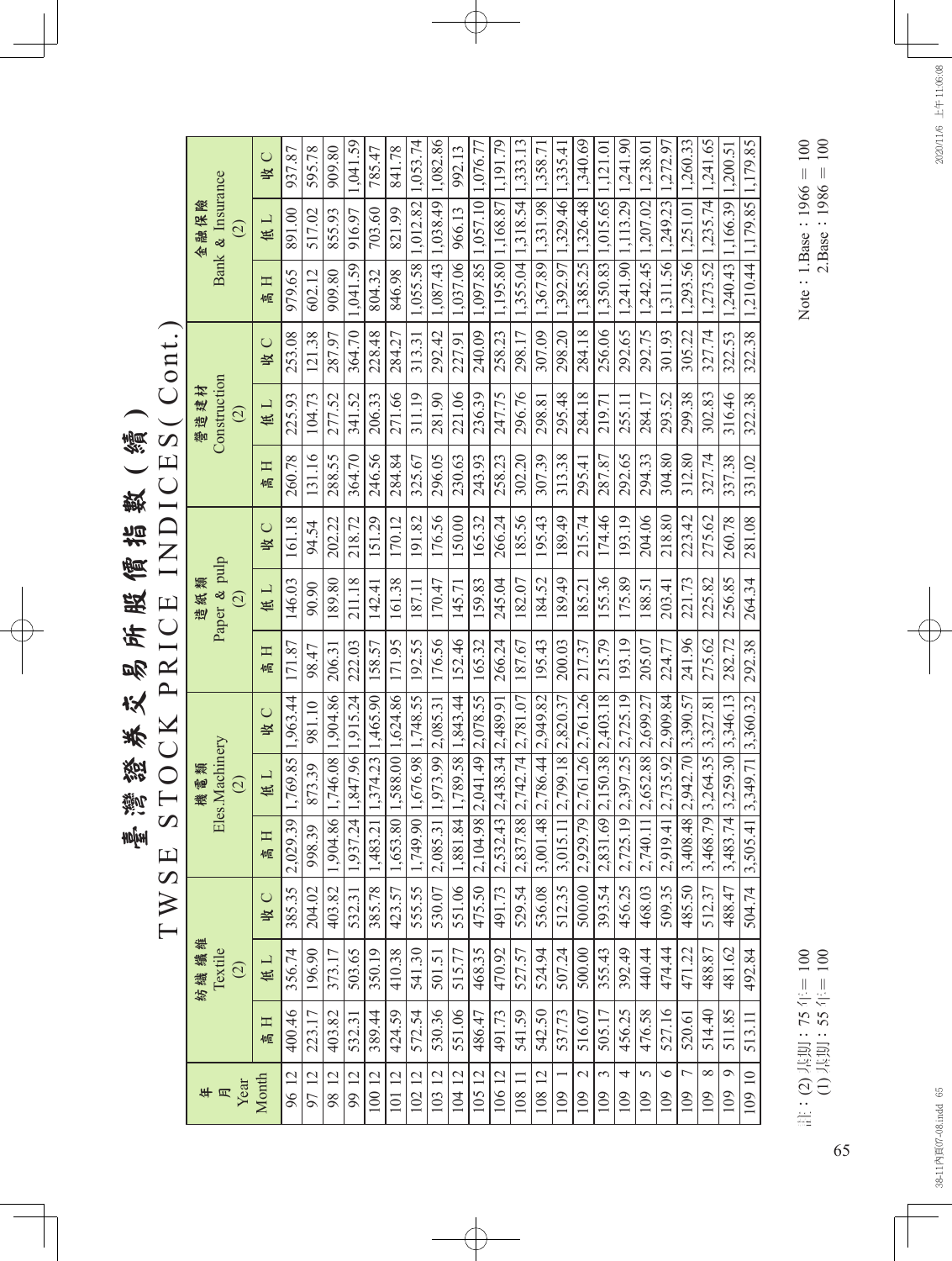MAJOR STOCK MARKETS INDICES MAJOR STOCK MARKETS INDICES 國際主要股價指數 國際主要股價指數

| 声<br>台灣證券交易<br>Taiwan TSE<br>Composite           | 8.972.50    | 7.072.08     | 7.699.50     | 8.611.51     | 9.307.26     | 8.338.06     | 9.253.50     | 10.642.86    | 9,727.41     | 11,489.57    | 11.997.14      | 11.495.10 | 11.292.17                | 9,708.06       | 10.992.14 | 10.942.16 | 11.621.24 | 12.664.80 | 12.591.45     | 12.515.61 | 12.546.34   |
|--------------------------------------------------|-------------|--------------|--------------|--------------|--------------|--------------|--------------|--------------|--------------|--------------|----------------|-----------|--------------------------|----------------|-----------|-----------|-----------|-----------|---------------|-----------|-------------|
| Hong Kong<br>Hang Seng<br>香港恆生                   | 23,035.45   | 18.434.39    | 22,656.92    | 23,306.39    | 23,605.04    | 21.914.40    | 22.000.56    | 29,919.15    | 25,845.70    | 26.346.49    | 28.189.75      | 26.312.63 | 26,129.93                | 23,603.48      | 24,643.59 | 22,961.47 | 24,427.19 | 24,595.35 | 25,177.05     | 23,459.05 | 24,107.42   |
| <b>Straits Times</b><br>新加坡海峽<br>Singapore       | 3.190.04    | 2.646.35     | 3,167.08     | 3.167.43     | 3.365.15     | 2,882.73     | 2,880.76     | 3,402.92     | 3,068.76     | 3,193.92     | 3.222.83       | 3,153.73  | 3,011.08                 | 2,481.23       | 2,624.23  | 2,510.75  | 2,589.91  | 2.529.82  | 2,532.51      | 2,466.62  | 2,423.84    |
| Nikkei 225<br>日                                  | 10.228.92   | 8.455.35     | 10.395.18    | 16.291.31    | 17,450.77    | 19.033.71    | 19,114.37    | 22.764.94    | 20.014.77    | 23.293.91    | 23,656.62      | 23,205.18 | 21,142.96                | 18.917.01      | 20,193.69 | 21,877.89 | 22.288.14 | 21,710.00 | 23,139.76     | 23,185.12 | 22.977.13   |
| <b>Financial Times</b><br>倫敦金融<br>時報工業<br>London | 5.899.94    | 5.572.28     | 5,897.81     | 6,749.09     | 6,566.09     | 6.242.32     | 7.142.83     | 7,687.77     | 6.728.13     | 7,346.53     | 7.542.44       | 7,286.01  | 6,580.61                 | 5,671.96       | 5,901.21  | 6,076.60  | 6,169.74  | 5,897.76  | 5,963.56      | 5,866.10  | 5,577.27    |
| Nasdaq COMP<br>. [價指數<br>達克<br>那斯<br>綜合股         | 2,652.87    | 2,605.15     | 3,019.51     | 4,176.59     | 4,736.05     | 5,007.41     | 5,383.12     | 6,903.39     | 6,635.28     | 8,665.47     | 8,972.60       | 9,150.94  | 8,567.37                 | 7,700.10       | 8,889.55  | 9,489.87  | 10,058.77 | 10,745.28 | 75.46<br>11,7 | 67.51     | 10,911.59   |
| Dow Jones<br>New York<br>紐約道瓊                    | 11,577.51   | 12,217.56    | 13,104.14    | 16,576.66    | 17,823.07    | 17,425.03    | 19,762.60    | 24,719.22    | 23,327.46    | 28,051.41    | 28,538.44      | 28,256.03 | 25,409.36                | 21,917.16      | 24,345.72 | 25,383.11 | 25,812.88 | 26,428.32 | 28,430.05     | 27,781.70 | 26,501.60   |
| Year Month<br>回<br>#                             | 99(2010) 12 | 100(2011) 12 | 101(2012) 12 | 102(2013) 12 | 103(2014) 12 | 104(2015) 12 | 105(2016) 12 | 106(2017) 12 | 107(2018) 12 | 108(2019) 17 | $\overline{2}$ | 109(2020) | $\overline{\mathcal{C}}$ | $\mathfrak{g}$ | 4         | $\Omega$  | $\circ$   |           | $\infty$      | Ó         | $\supseteq$ |

註:1. 指數以月底為準。

2. 倫敦金融時報工業指數,自 84 年 1 月起由 30 種改為 100 種。

Note: 1.The indices are month end indices.

註:1. 指數以月底為準。<br>2. 倫敦金融時報工業指數,自 84 年 1 月起由 30 種改為 100 種。<br>Note: 1.The indices are month end indices.<br>2. In January 1995, the London Financial Times index component stocks were changed from 30 to 100. 2. In January 1995, the London Financial Times index component stocks were changed from 30 to 100.